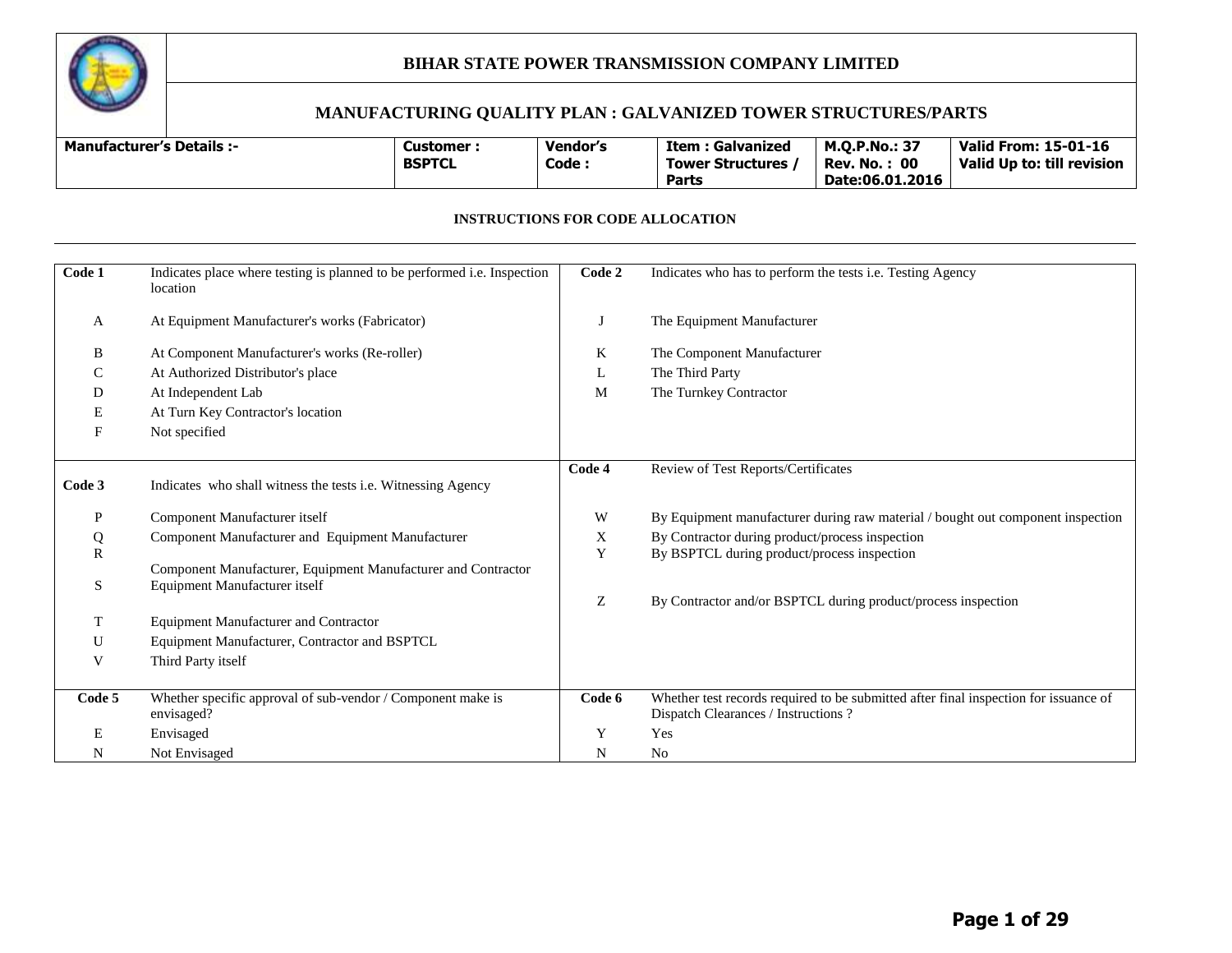

#### **MANUFACTURING QUALITY PLAN : GALVANIZED TOWER STRUCTURES/PARTS**

| <b>Manufacturer's Details :-</b> |  | Customer :<br><b>BSPTCL</b> | Vendor's<br>Code: | Item : Galvanized<br>Tower Structures<br>Parts | M.O.P.No.: 37<br>: 00<br>Rev. No.<br>Date:06.01.2016 | <b>Valid From: 15-01-16</b><br>Valid Up to: till revision |
|----------------------------------|--|-----------------------------|-------------------|------------------------------------------------|------------------------------------------------------|-----------------------------------------------------------|
|----------------------------------|--|-----------------------------|-------------------|------------------------------------------------|------------------------------------------------------|-----------------------------------------------------------|

#### **A.** Raw Material Inspection (Indigenous)

| Sr.<br>No.   | Components/<br>Operation &<br><b>Description of Test</b> | Type of<br><b>Check</b>                     | Quantum of Check /<br><b>Sampling with basis</b>                                                                                                                                                  | Reference<br>document<br>for Testing                                                          | Acceptance<br><b>Norms</b>                                                                                                                                     | <b>Format</b> of<br><b>Record</b> | <b>Applicable Codes</b><br>$2 \mid$<br>$\mathbf{3}$<br>5 <sup>5</sup><br>1<br>$\overline{\mathbf{4}}$ |              |   | 6           |                |             | <b>Remarks</b>                                                                                                                                                                                      |
|--------------|----------------------------------------------------------|---------------------------------------------|---------------------------------------------------------------------------------------------------------------------------------------------------------------------------------------------------|-----------------------------------------------------------------------------------------------|----------------------------------------------------------------------------------------------------------------------------------------------------------------|-----------------------------------|-------------------------------------------------------------------------------------------------------|--------------|---|-------------|----------------|-------------|-----------------------------------------------------------------------------------------------------------------------------------------------------------------------------------------------------|
| 1.1          | <b>Structural Steel</b><br>(Sections and Plates)         |                                             |                                                                                                                                                                                                   |                                                                                               |                                                                                                                                                                |                                   |                                                                                                       |              |   |             | $\overline{E}$ |             | Structural Steel to be procured from<br>BSPTCL approved Sources. For re-<br>rollers specific approval of BSPTCL is<br>to be ensured and Dispatch Instruction<br>for every lot at re-roller's works. |
| 1.1.1<br>(a) | <b>Mechanical Properties</b>                             | Test For<br>Ultimate<br>Tensile<br>Strength | 2 - Samples for<br>cast/heat size up to<br>100 MT<br>3 - Samples for cast<br>heat size between<br>100-200 MT<br>4 - Samples for<br>cast/heat size over<br>200 MT                                  | IS:<br>2062:2011<br>Grade E250A<br><b>BSPTCL</b><br>Specn.<br>IS:<br>2062:2011<br>Grade E350A | $410$ N/mm <sup>2</sup><br>(Min.)<br>$490$ N/mm <sup>2</sup><br>(Min)                                                                                          | <b>BSPTCL</b><br><b>REPORT</b>    | $\mathbf{A}$                                                                                          | J            | S | Ζ           |                | N           |                                                                                                                                                                                                     |
| (b)          |                                                          | <b>Yield Stress</b>                         | 2 - Samples for<br>cast/heat size up to<br>100 MT<br>3 - Samples for<br>cast/heat size<br>between 100-200<br><b>MT</b><br>4 - Samples for<br>cast/heat size over<br>200 MT as per<br>IS 2062:2011 | IS:<br>2062:2011<br>Grade E250<br>A &<br><b>BSPTCL</b><br>Specn.                              | $i$ ) <20mm thick<br>$250$ N/mm <sup>2</sup> min<br>ii) 20to40 mm<br>thick<br>240 N/mm <sup>2</sup> Min.<br>$iii) > 40$ mm thick<br>230 N/mm <sup>2</sup> min. | <b>BSPTCL</b><br><b>REPORT</b>    | $\mathbf{A}$                                                                                          | $\mathbf{J}$ | S | $\mathbf Z$ |                | $\mathbf N$ |                                                                                                                                                                                                     |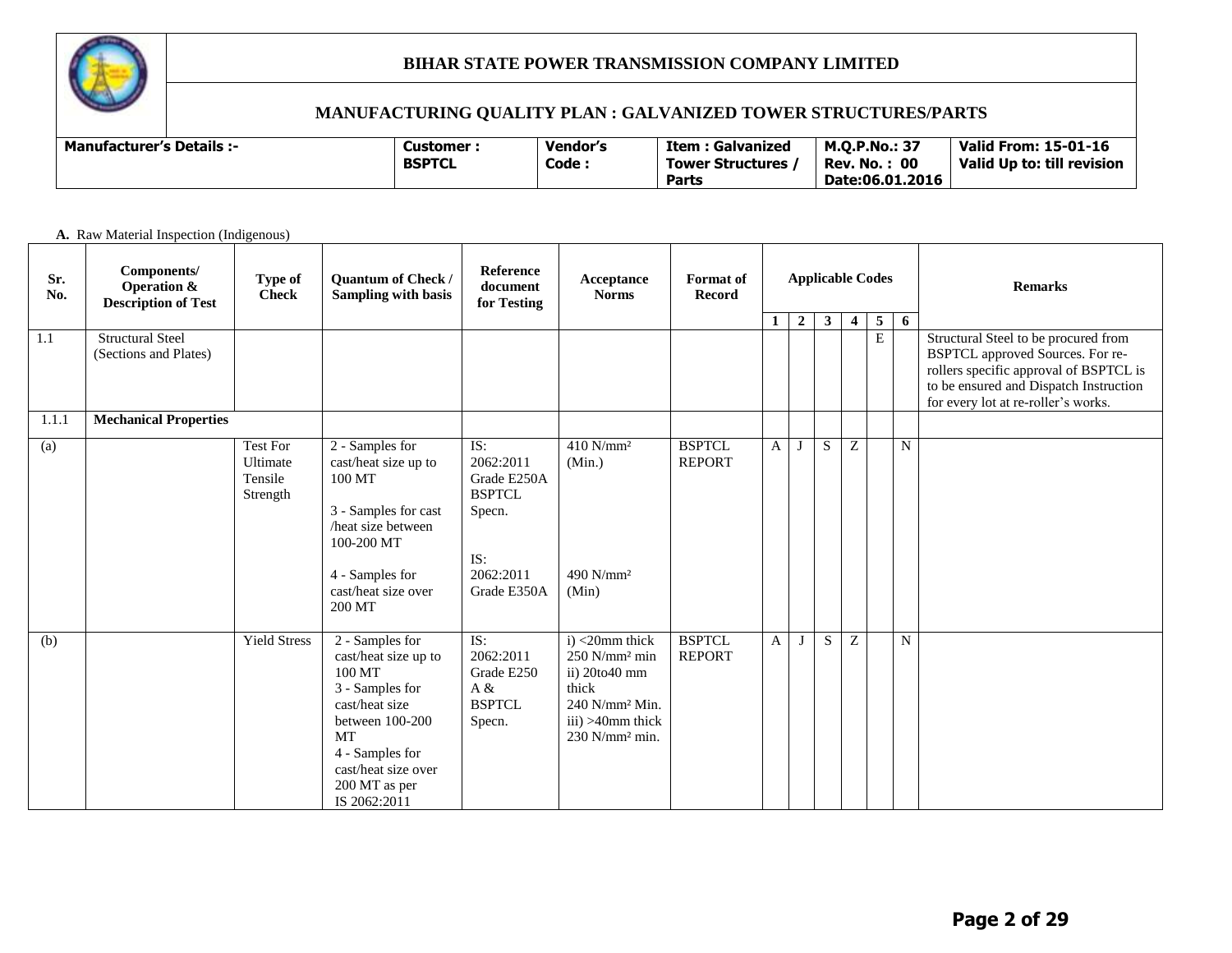

| <b>Manufacturer's Details :-</b> | Customer      | <b>Vendor's</b> | Item : Galvanized       | <b>M.O.P.No.: 37</b> | Valid From: 15-01-16       |
|----------------------------------|---------------|-----------------|-------------------------|----------------------|----------------------------|
|                                  | <b>BSPTCL</b> | Code :          | <b>Tower Structures</b> | <b>Rev. No.: 00</b>  | Valid Up to: till revision |
|                                  |               |                 | <b>Parts</b>            | Date:06.01.2016      |                            |

| Sr.<br>No. | Components/<br><b>Operation &amp;</b><br><b>Description of</b><br><b>Test</b> | <b>Type of</b><br><b>Check</b>                          | Quantum of Check /<br><b>Sampling with basis</b>                                                                                                                               | <b>Reference</b><br>document for<br><b>Testing</b>                                                                   | <b>Acceptance Norms</b>                                                                                                                                                                                              | <b>Format</b> of<br>Record     | <b>Applicable Codes</b> |                |              |                           |                | <b>Remarks</b> |  |
|------------|-------------------------------------------------------------------------------|---------------------------------------------------------|--------------------------------------------------------------------------------------------------------------------------------------------------------------------------------|----------------------------------------------------------------------------------------------------------------------|----------------------------------------------------------------------------------------------------------------------------------------------------------------------------------------------------------------------|--------------------------------|-------------------------|----------------|--------------|---------------------------|----------------|----------------|--|
|            |                                                                               |                                                         |                                                                                                                                                                                | IS: 2062:2011<br>Grade E 350 A<br>$\&$<br><b>BSPTCL Specn.</b>                                                       | below 20 mm min<br>350 N/mm <sup>2</sup><br>20-40 mm<br>min 330 N/mm <sup>2</sup><br>above 40 mm<br>$min$ 320 N/ $mm2$                                                                                               |                                | 1                       | $\overline{2}$ | $\mathbf{3}$ | $\overline{4}$            | 5 <sup>5</sup> | 6              |  |
| (c)        |                                                                               | Percentage<br>Elongation at<br>$5.65\sqrt{\text{Area}}$ | 2 - Samples for cast/heat size<br>up to 100 MT<br>3 - Samples for cast/heat size<br>between 100-200 MT<br>4 - Samples for cast/heat size<br>over 200 MT as per<br>IS 2062:2011 | IS: 2062:2011<br>Grade E250 A<br>&<br><b>BSPTCL</b> Specn.<br>IS: 2062:2011<br>Grade E 350 A<br><b>BSPTCL</b> Specn. | 23% Min.<br>22% min.                                                                                                                                                                                                 | <b>BSPTCL</b><br><b>REPORT</b> | A                       | J              | S            | $\ensuremath{\mathbf{Z}}$ |                | $\mathbf N$    |  |
| (d)        |                                                                               | <b>Bend Test</b>                                        | 1 Sample for 50 MT per<br>Section per cast or Part thereof<br>as per IS 2062-2011                                                                                              | IS: 2062:2011<br>Grade E250 A<br><b>BSPTCL Specn.</b>                                                                | Piece at room temp.<br>shall with stand<br>bending through<br>180 degree to an<br>internal dia<br>i) not greater 2t for $\Box$<br>25 mm,<br>ii) $3t$ for $> 25$ mm,<br>with both side parallel,<br>without cracking. | <b>BSPTCL</b><br><b>REPORT</b> | A                       | $\mathbf{J}$   | S            | Z                         |                | ${\bf N}$      |  |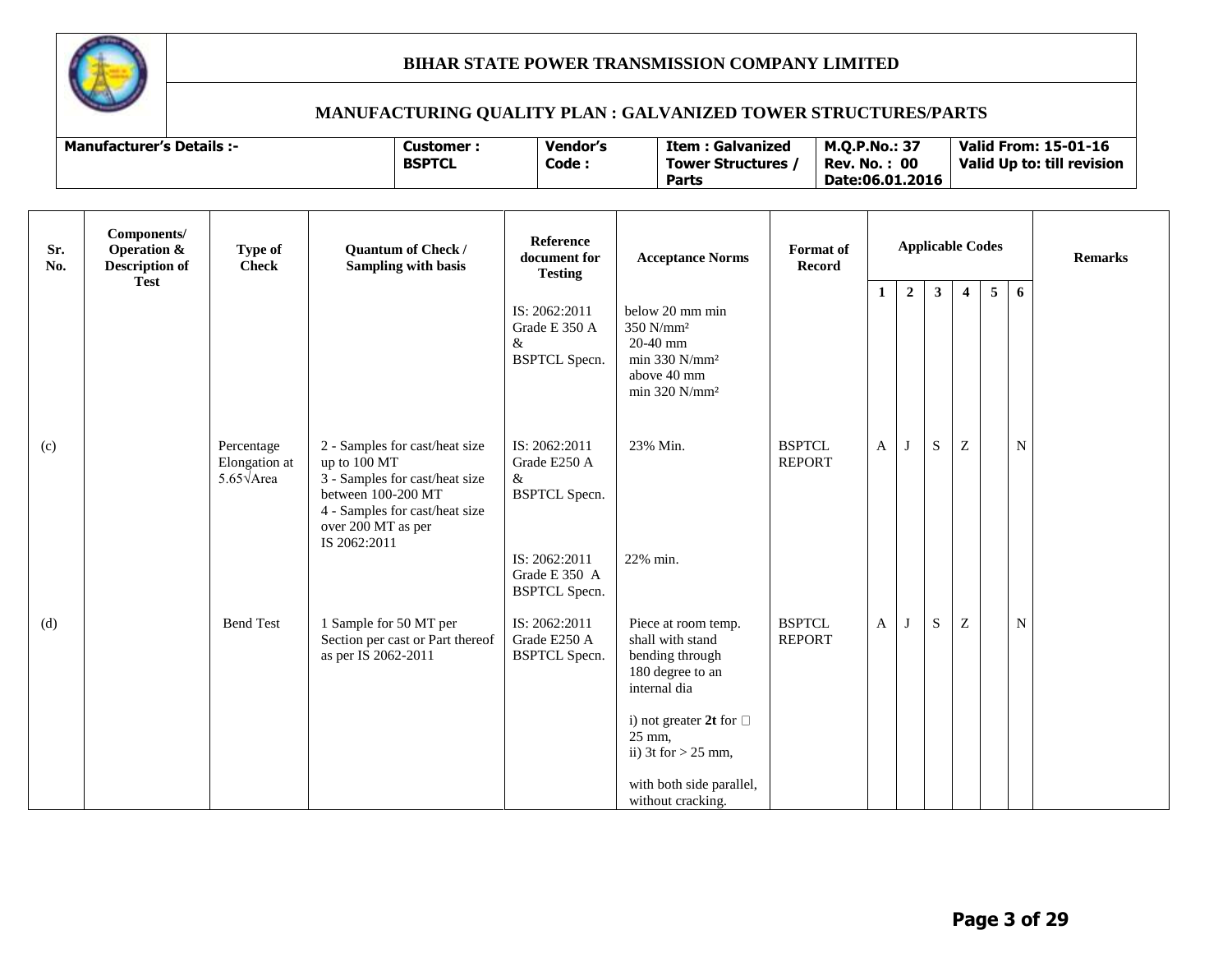

| Manufacturer's Details :- | Customer<br><b>BSPTCL</b> | Vendor's<br>Code | Item<br>: Galvanized<br><b>Tower Structures</b> | <b>M.O.P.No.: 37</b><br>-00<br>No.<br>Rev. | <b>Valid From: 15-01-16</b><br>Valid Up to: till revision |
|---------------------------|---------------------------|------------------|-------------------------------------------------|--------------------------------------------|-----------------------------------------------------------|
|                           |                           |                  | Parts                                           | Date:06.01.2016                            |                                                           |

| Sr.<br>No. | Components/<br><b>Operation &amp;</b><br><b>Description of</b> | Type of<br><b>Check</b> | <b>Quantum of Check / Sampling</b><br>with basis                                                                                                                     | Reference<br>document for                               | <b>Acceptance Norms</b><br><b>Testing</b>                                                                                                                                                |                                | <b>Applicable Codes</b>      |                |                             |                         |   | Format of<br><b>Record</b> |  |  |  | <b>Remarks</b> |
|------------|----------------------------------------------------------------|-------------------------|----------------------------------------------------------------------------------------------------------------------------------------------------------------------|---------------------------------------------------------|------------------------------------------------------------------------------------------------------------------------------------------------------------------------------------------|--------------------------------|------------------------------|----------------|-----------------------------|-------------------------|---|----------------------------|--|--|--|----------------|
|            | <b>Test</b>                                                    |                         |                                                                                                                                                                      |                                                         |                                                                                                                                                                                          |                                | $\mathbf{1}$                 | $\overline{2}$ | 3 <sup>1</sup>              | $\overline{\mathbf{4}}$ | 5 | 6                          |  |  |  |                |
|            |                                                                |                         |                                                                                                                                                                      | IS: 2062:2011<br>Grade E350A<br><b>BSPTCL</b><br>Specn. | Piece at room temp.<br>shall withstand<br>bending through<br>$180^\circ$ to an internal<br>dia not greater than<br>2t                                                                    |                                |                              |                |                             |                         |   |                            |  |  |  |                |
| 1.1.2      | <b>Chemical</b><br>Composition                                 | Chemical<br>Analysis    | 2 - Samples for cast size up to 100<br><b>MT</b><br>3 - Samples for cast size between<br>100-200 MT<br>4 - Samples for cast size over 200<br>MT as per IS 2062 :2006 | As per<br>Chemistry<br>enclosed for<br>each source      | As per Chemistry<br>enclosed for each<br>source                                                                                                                                          | <b>BSPTCL</b><br><b>REPORT</b> | $\mathbf{A}$<br>$\mathbf{D}$ | J<br>L         | ${\bf S}$<br>$\overline{V}$ | Z                       |   | N                          |  |  |  |                |
| 1.1.3      | <b>Visual</b><br><b>Inspection</b>                             | Visual                  | One sample<br>for 50 MT $/$<br>Section or<br>Part Thereof                                                                                                            | IS 2062:2011<br><b>BSPTCL</b><br>specn.                 | Material to be free<br>from surface defects<br>like laminations.<br>rough/jagged and<br>imperfect edges,<br>cracks, rounded<br>apex, deep roll<br>marks, pipe and any<br>harmful defects | <b>BSPTCL</b><br><b>REPORT</b> | A                            | J              | S                           | ${\bf Z}$               |   | N                          |  |  |  |                |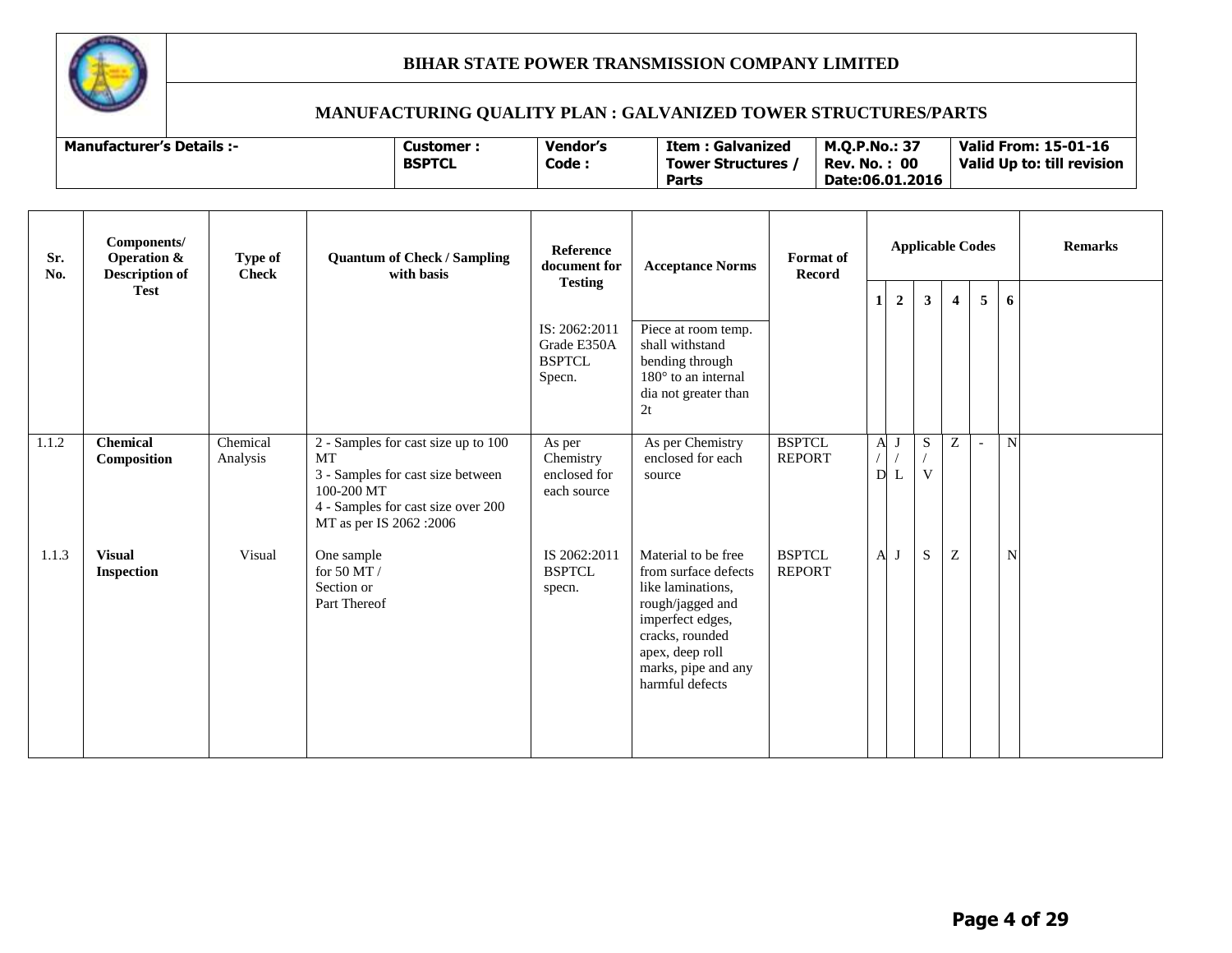

| <b>Manufacturer's Details :-</b> | Customer<br><b>BSPTCL</b> | Vendor's<br>Code : | : Galvanized<br>Item<br>Tower Structures<br>Parts | M.O.P.No.: 3,<br>00<br>. No.<br>Rev.<br>Date:06.01.2016 | <b>Valid From: 15-01-16</b><br>Valid Up to: till revision |
|----------------------------------|---------------------------|--------------------|---------------------------------------------------|---------------------------------------------------------|-----------------------------------------------------------|
|----------------------------------|---------------------------|--------------------|---------------------------------------------------|---------------------------------------------------------|-----------------------------------------------------------|

| Sr.<br>No. | Components/<br><b>Operation &amp;</b><br><b>Description of</b><br><b>Test</b> | <b>Type of Check</b> | Quantum of Check /<br><b>Sampling with basis</b>        | Reference<br>document for<br><b>Testing</b>               | <b>Acceptance Norms</b>                                                                                                                                                                                                                                                                                                                           | <b>Format</b> of<br>Record     | <b>Applicable Codes</b> |                                  | <b>Remarks</b> |                         |             |             |  |
|------------|-------------------------------------------------------------------------------|----------------------|---------------------------------------------------------|-----------------------------------------------------------|---------------------------------------------------------------------------------------------------------------------------------------------------------------------------------------------------------------------------------------------------------------------------------------------------------------------------------------------------|--------------------------------|-------------------------|----------------------------------|----------------|-------------------------|-------------|-------------|--|
|            |                                                                               |                      |                                                         |                                                           |                                                                                                                                                                                                                                                                                                                                                   |                                | 1                       | $\overline{2}$                   | $\mathbf{3}$   | $\overline{\mathbf{4}}$ | $5^{\circ}$ | 6           |  |
| 1.1.4      | <b>Dimensional</b><br>Inspection                                              | Measurement          | One sample<br>for 50 MT /<br>Section or<br>Part Thereof | IS 808/<br>IS 1730 /<br>IS 1852 &<br><b>BSPTCL Specn.</b> |                                                                                                                                                                                                                                                                                                                                                   | <b>BSPTCL</b><br><b>REPORT</b> | A                       | $\overline{S}$<br>$\overline{z}$ |                |                         |             | N           |  |
|            | Angle section                                                                 |                      |                                                         |                                                           |                                                                                                                                                                                                                                                                                                                                                   |                                |                         |                                  |                |                         |             |             |  |
|            | a) Tolerances For<br>Leg Length of<br>Angles Equal / Un<br>Equal              |                      | One sample<br>for 50 MT /<br>Section or<br>Part Thereof | IS 1852/<br>IS 808                                        | Equal:<br>$(i)$ Up to 45 mm Leg<br>Length<br>$\pm$ 1.5 mm<br>$(ii) > 45$ to 100 mm Leg<br>Length<br>$\pm 2.0$ mm<br>$(iii) > 100$ mm Leg<br>Length<br>$\pm$ 2.0 % of leg length<br>Difference between Leg<br>Length of Equal Angles<br>shall be limited to 75 %<br>of Total Tolerance<br>(Plus & Minus)<br>Unequal: tolerance as per<br><b>IS</b> | <b>BSPTCL</b><br><b>REPORT</b> | A                       | J                                | S              | $\boldsymbol{Z}$        |             | $\mathbf N$ |  |
|            | b) Out of<br>Square ness                                                      | Measurement          | One sample<br>for 50 MT /<br>Section or<br>Part Thereof | IS 1852<br><b>BSPTCL</b><br>Specn.                        | $\pm1^{\circ}$                                                                                                                                                                                                                                                                                                                                    | <b>BSPTCL</b><br><b>REPORT</b> | A                       | J                                | S              | $\overline{z}$          |             | N           |  |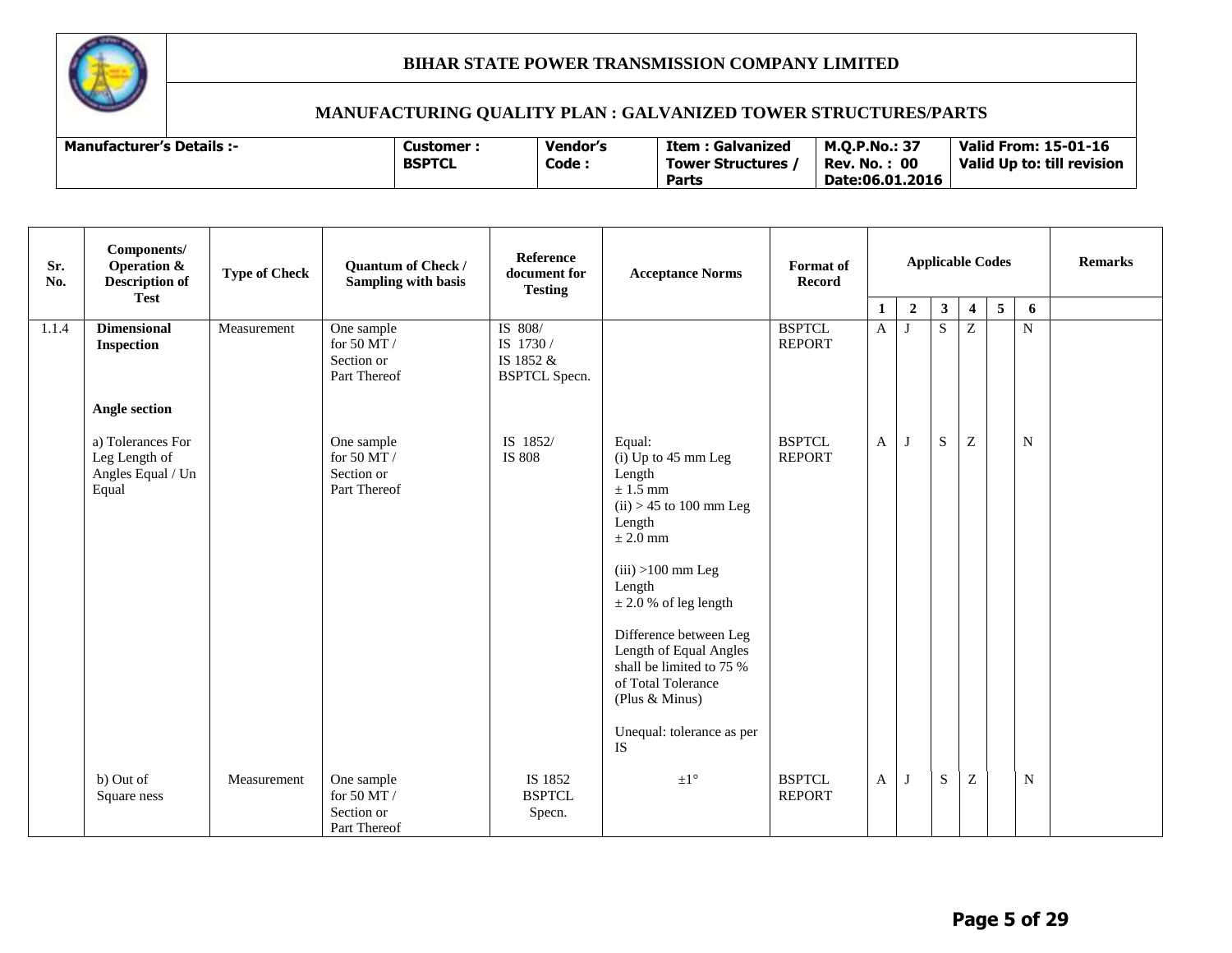

| <b>Manufacturer's Details :-</b> | Customer :    | Vendor's | Item<br>: Galvanized | <b>M.O.P.No.: 37</b> | <b>Valid From: 15-01-16</b> |
|----------------------------------|---------------|----------|----------------------|----------------------|-----------------------------|
|                                  | <b>BSPTCL</b> | Code:    | Tower Structures,    | -00<br>Rev. No.      | Valid Up to: till revision  |
|                                  |               |          | Parts                | Date:06.01.2016      |                             |

| Sr.<br>No. | Components/<br><b>Operation &amp;</b><br><b>Description of Test</b> | <b>Type of Check</b> | Quantum of Check /<br><b>Sampling with basis</b>          | Reference<br>document for<br><b>Testing</b>  | <b>Acceptance Norms</b>                                                                                              | Format of<br><b>Record</b> | <b>Applicable Codes</b> |                  |              |                         |   | <b>Remarks</b> |                                       |
|------------|---------------------------------------------------------------------|----------------------|-----------------------------------------------------------|----------------------------------------------|----------------------------------------------------------------------------------------------------------------------|----------------------------|-------------------------|------------------|--------------|-------------------------|---|----------------|---------------------------------------|
|            |                                                                     |                      |                                                           |                                              |                                                                                                                      |                            | 1                       | $\boldsymbol{2}$ | $\mathbf{3}$ | $\overline{\mathbf{4}}$ | 5 | 6              |                                       |
|            | c) Camber                                                           | Measurement          | One sample<br>for 50 MT /<br>Section or<br>Part Thereof   | IS 1852                                      | (i) For Flange Less<br>than 100 mm<br>Reasonably Straight<br>(ii) For Flange<br>100 mm & above<br>Max 0.2% of length | (BSPTCL<br>REPORT)         | $\mathbf{A}$            | $\bf J$          | S            | Z                       |   | $\mathbf N$    |                                       |
|            | d) Root radius                                                      | Measurement          | $-do-$                                                    | <b>IS 808</b>                                | <b>IS 808</b>                                                                                                        | <b>Test Report</b>         | $\mathbf{A}$            | J                | S            | W                       |   | $\mathbf N$    |                                       |
|            | e) Weight Tolerance<br>For Angle Sections                           | Unit Weight Test     | One sample<br>for 50 MT $/$<br>Section or<br>Part Thereof | IS 1852 /<br>IS 808                          | i) Up to 3 mm thick<br>$\pm 5\%$<br>$ii) > 3$ mm thick<br>$+5\%$ , - 3 %<br>over weights specified<br>in IS 808      | (BSPTCL<br>REPORT)         | $\mathbf{A}$            | $\bf{J}$         | S            | Z                       |   | N              |                                       |
|            | <b>Plate</b>                                                        |                      |                                                           |                                              |                                                                                                                      |                            |                         |                  |              |                         |   |                |                                       |
|            | a) Weight<br>Tolerances                                             | Unit Weight Test     | One sample for<br>50 MT / Section or part<br>thereof      | IS 1852/<br>IS 1730                          | $+5\%$ , -2.5% over<br>weights specified in<br>IS 1730                                                               | (BSPTCL<br>REPORT)         | $\mathbf B$             | $\mathbf K$      | $\ast$       | $\boldsymbol{Z}$        |   | Y              | *P/U as per<br><b>BSPTCL</b> approval |
|            | b)Thickness<br>Tolerance                                            | Measurement          | One sample<br>for 50 MT $/$<br>Section or<br>Part Thereof | <b>IS</b><br>2062:2006IS<br>1730/<br>IS 1852 | $< 8$ mm thick<br>$+12.5 \%$ , - 5 %<br>8 mm - 12 mm<br>$+7.5 \%$ , $-5 \%$<br>over 12 mm $\pm$ 5 %                  | (BSPTCL<br>REPORT)         | $\, {\bf B}$            | K                | $\ast$       | Z                       |   | $\mathbf Y$    | *P/U as per<br><b>BSPTCL</b> approval |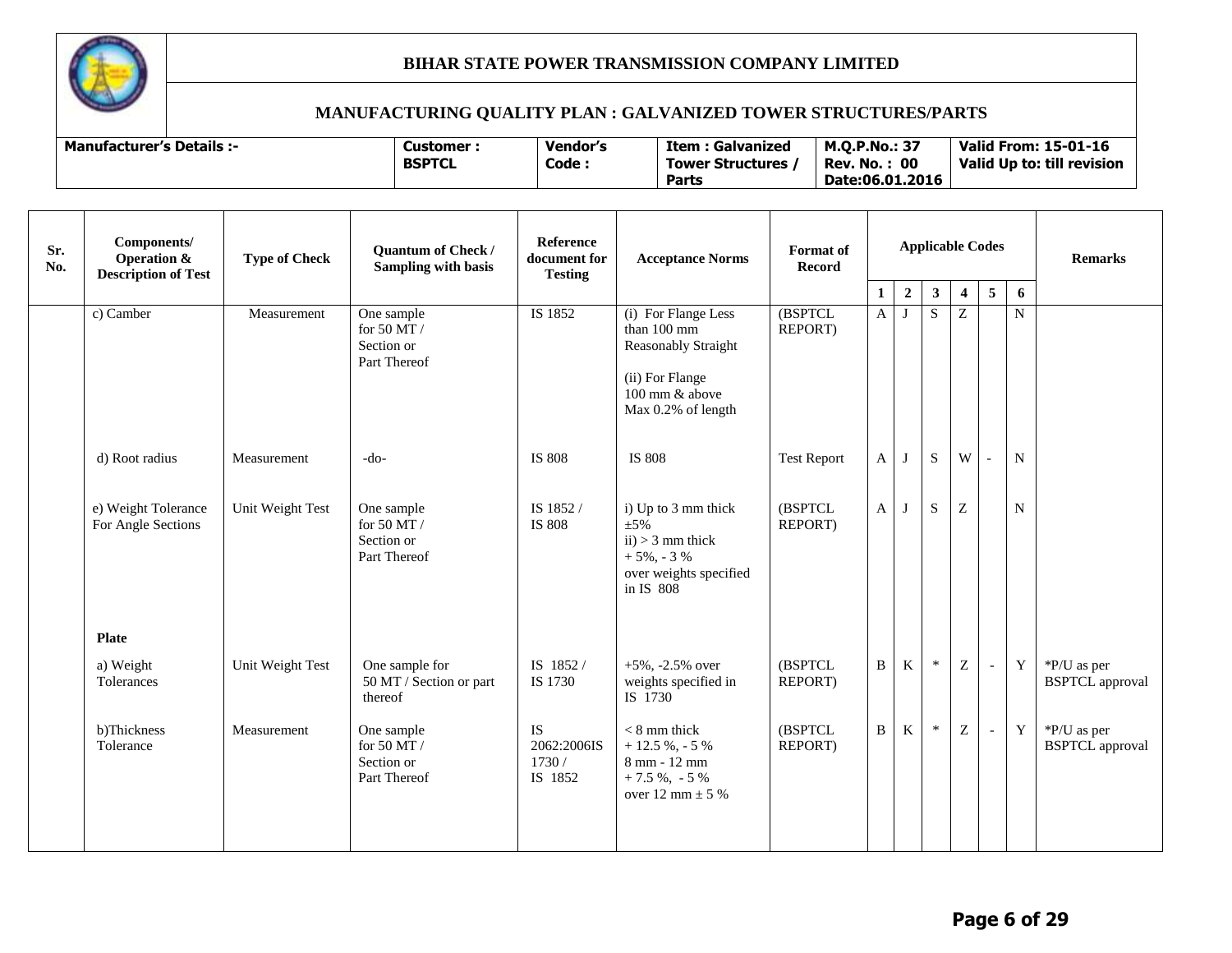

| Sr. No. | <b>Components/ Operation</b><br>& Description of Test                                         | Type of<br><b>Check</b> | <b>Quantum of</b><br><b>Check / Sampling</b><br>with basis     | <b>Reference document</b><br>for Testing | <b>Acceptance Norms</b> | Format<br>of<br><b>Record</b> |              |                  |              | <b>Applicable Codes</b> |        |             | <b>Remarks</b> |
|---------|-----------------------------------------------------------------------------------------------|-------------------------|----------------------------------------------------------------|------------------------------------------|-------------------------|-------------------------------|--------------|------------------|--------------|-------------------------|--------|-------------|----------------|
| 1.2     | Zinc                                                                                          |                         |                                                                |                                          |                         |                               | $\mathbf{1}$ | $\boldsymbol{2}$ | $\mathbf{3}$ | $\overline{4}$          | 5<br>E | 6           |                |
|         | To be procured from<br><b>BSPTCL</b> approved<br>sources or Imported LME<br>registered source |                         |                                                                |                                          |                         |                               |              |                  |              |                         |        |             |                |
|         | <b>Chemical Composition</b>                                                                   | Chemical<br>Analysis    | Every<br>Consignment                                           | IS 209/IS 13229                          | IS 209/IS 13229         | Zinc<br>Manufact<br>urer TC   | B            | $\rm K$          | $\mathbf{P}$ | W                       |        | $\mathbf N$ |                |
|         | <b>Chemical Composition</b>                                                                   | Chemical<br>Analysis    | One sample for<br>100MT or<br>Part thereof                     | IS 209/IS 13229                          | IS 209/IS 13229         | TPL<br>Reports                | D            | L                | V            | W                       |        | $\mathbf N$ |                |
|         | <b>Chemical Composition</b>                                                                   | Chemical<br>Analysis    | One sample of<br>molten zinc taken<br>from bath per<br>quarter | IS 209/IS 13229                          | Min Zinc purity 98.5%   | <b>TPL</b><br>Reports         | D            | L                | V            | W                       |        | ${\bf N}$   |                |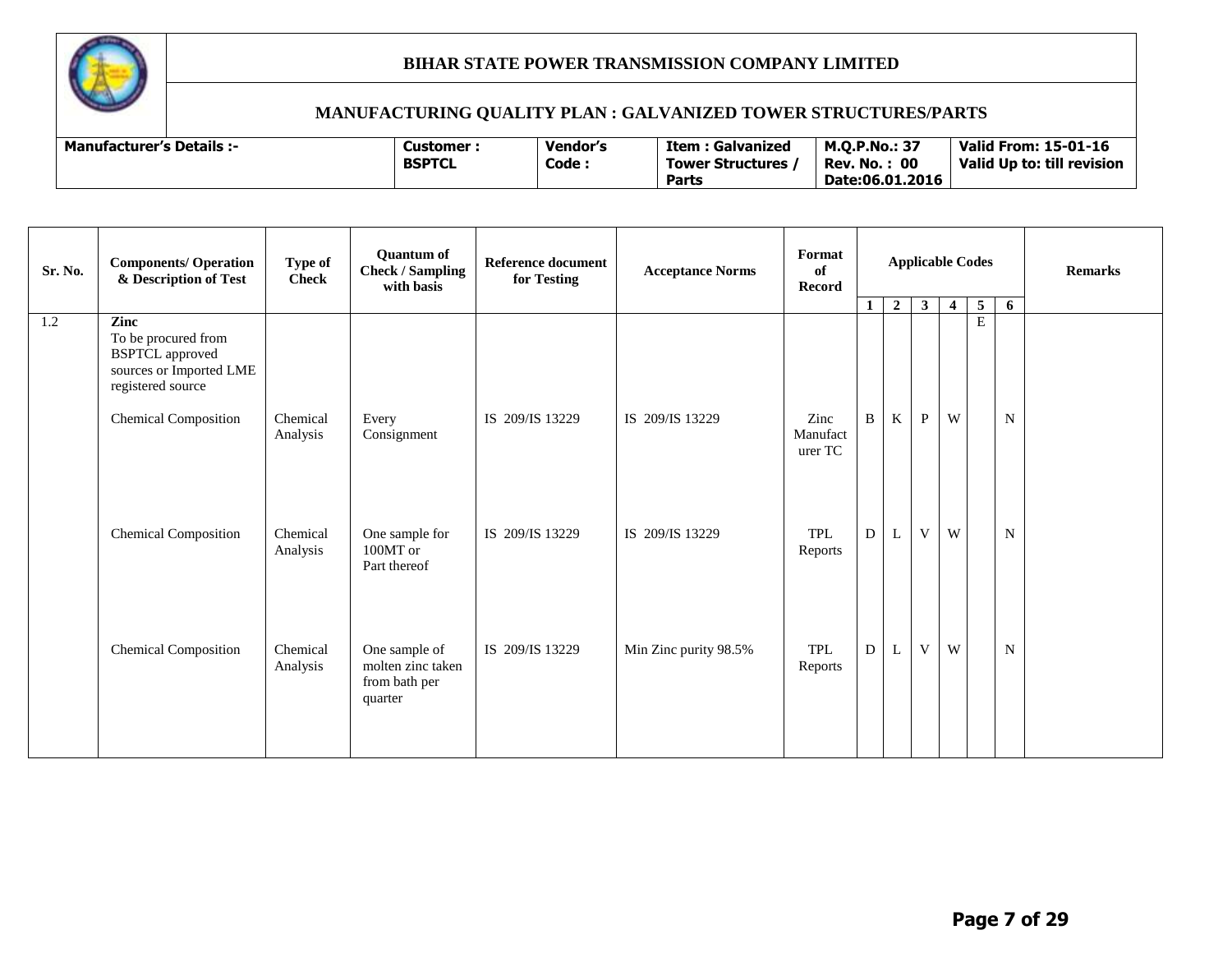

#### **MANUFACTURING QUALITY PLAN : GALVANIZED TOWER STRUCTURES/PARTS**

| <b>Manufacturer's Details :-</b> |  | Customer :<br><b>BSPTCL</b> | <b>Vendor's</b><br>Code. | Item : Galvanized<br><b>Tower Structures</b><br><b>Parts</b> | <b>M.O.P.No.: 37</b><br>: 00<br>Rev. No. .<br>Date:06.01.2016 | <b>Valid From: 15-01-16</b><br>Valid Up to: till revision |
|----------------------------------|--|-----------------------------|--------------------------|--------------------------------------------------------------|---------------------------------------------------------------|-----------------------------------------------------------|
|----------------------------------|--|-----------------------------|--------------------------|--------------------------------------------------------------|---------------------------------------------------------------|-----------------------------------------------------------|

#### **ANNEXURE – I Chemical Composition**

#### A) **RINL billet/bloom - All values as below are including Tolerance**

| Element   | C18HMn-For HT (E350) | C20 MMn-For MS (E250) |
|-----------|----------------------|-----------------------|
| C         | $0.15 - 0.22$        | $0.17 - 0.25$         |
| Mn        | $1.1 - 1.45$         | $0.6 - 1.05$          |
| Si        | $0.10 - 0.37$        | $0.10 - 0.37$         |
| P         | $0.045$ max          | $0.05$ max            |
| S         | $0.045$ max          | $0.05$ max            |
| Cr        | $0.08$ max           | $0.08$ max            |
| Ni        | $0.03$ max           | $0.03$ max            |
| Cu        | $0.03$ max           | $0.03$ max            |
| B         | $0.004$ max          | $0.004$ max           |
| Mo        | $0.005$ max          | $0.005$ max           |
| V         | $0.025 - 0.060$      | $0.005$ max           |
| Al        | 0.015 min            | 0.015 min             |
| <b>CE</b> | $0.45$ max           | $0.28 - 0.42$         |

**Note: For Blooms size 150x150 mm and above Al and Si shall be read as follows:**

**Al- 0.015 max Si- 0.10 to 0.45**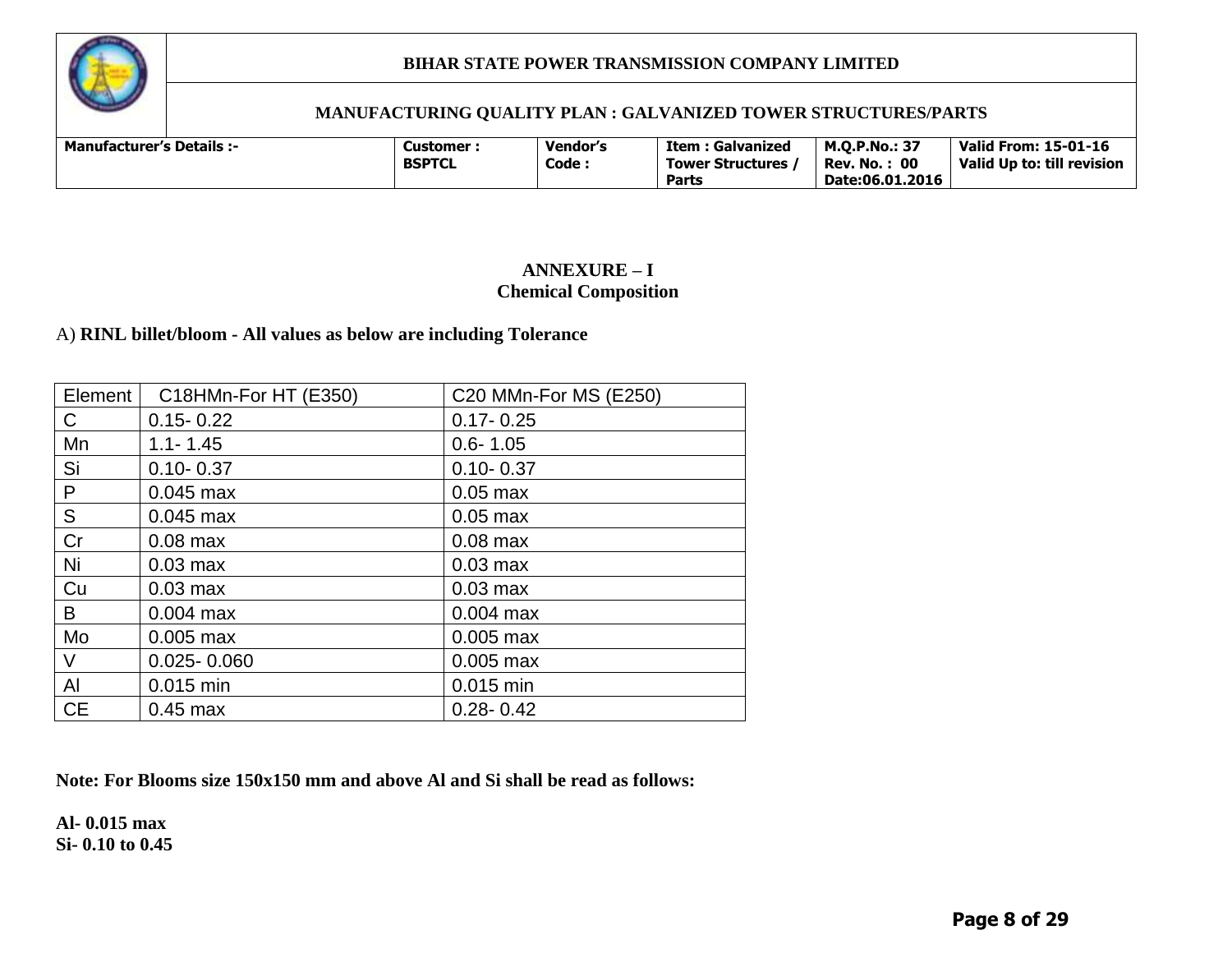

# **MANUFACTURING QUALITY PLAN : GALVANIZED TOWER STRUCTURES/PARTS**

| <b>Manufacturer's Details:-</b> | Customer<br><b>BSPTCL</b> | Vendor's<br>Code: | Item : Galvanized<br>Tower Structures,<br><b>Parts</b> | <b>M.O.P.No.: 37</b><br>: 00<br>Rev. No.<br>Date:06.01.2016 | <b>Valid From: 15-01-16</b><br>Valid Up to: till revision |
|---------------------------------|---------------------------|-------------------|--------------------------------------------------------|-------------------------------------------------------------|-----------------------------------------------------------|
|---------------------------------|---------------------------|-------------------|--------------------------------------------------------|-------------------------------------------------------------|-----------------------------------------------------------|

# **B) SAIL (BSP/DSP)-** All values as below are including Tolerance

| Element      | SAIL Tower Grade VI For HT (E350)             | C20 MMn-For MS (E250)   |
|--------------|-----------------------------------------------|-------------------------|
| $\mathsf{C}$ | $0.15 - 0.22$                                 | $0.16 - 0.25$           |
|              | 1.25-1.60 for blooms size 350x150mm           |                         |
| Mn           | 1.20-1.60 for other sizes of blooms & billets | $0.6 - 1.05$            |
|              |                                               | 0.15-0.30 for DSP       |
| Si           | $0.15 - 0.30$                                 | 0.10 max for BSP        |
| P            | $0.047$ max                                   | $0.047$ max             |
| S            | $0.047$ max                                   | $0.047$ max             |
| $S + P$      | $0.090$ max                                   | $0.090$ max             |
| Cr           | $0.20$ max                                    | $0.20$ max              |
| Ni           | $0.05$ max                                    | $0.05$ max              |
| Cu           | $0.10$ max                                    | $0.10$ max              |
| B            | $0.005$ max                                   | $0.005$ max             |
| Mo           | $0.05$ max                                    | $0.05$ max              |
|              | 0.03 min for blooms of 160 mm and above       |                         |
| V            | 0.025 min for billets and blooms upto 150 mm  | As per Test Certificate |
| <b>Nb</b>    | Actual, 0.015 min if added alone              |                         |
|              | 0.36 -0.45 for BSP & 125x125 mm billet of     |                         |
|              | <b>DSP</b>                                    |                         |
| <b>CE</b>    | 0.38-0.47 for DSP billet above 125x125 mm     | $0.28 - 0.42$           |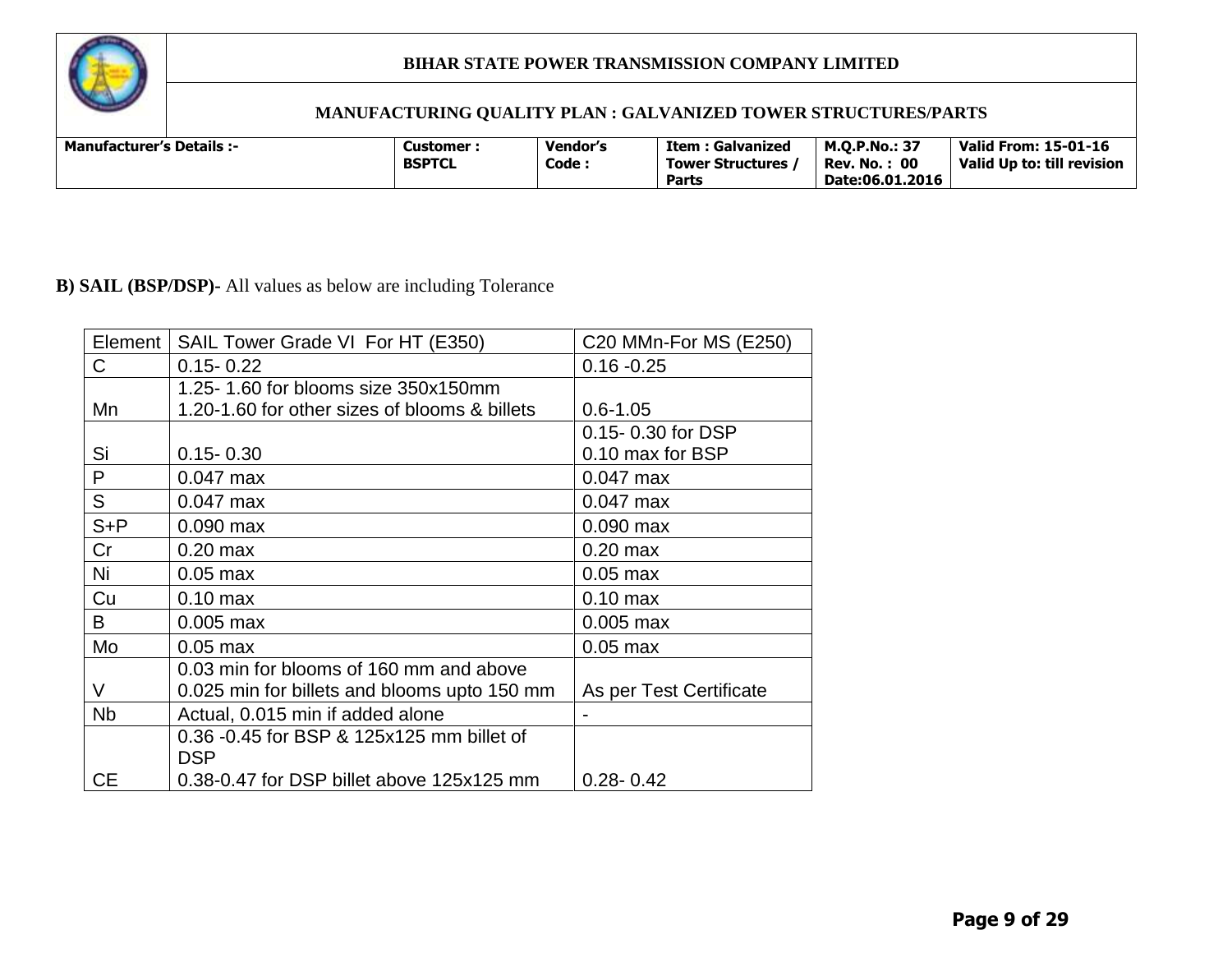

#### **MANUFACTURING QUALITY PLAN : GALVANIZED TOWER STRUCTURES/PARTS**

| <b>Manufacturer's Details :-</b> | Customer :<br><b>BSPTCL</b> | <b>Vendor's</b><br>Code: | Item : Galvanized<br><b>Tower Structures</b><br>Parts | <b>M.O.P.No.: 37</b><br>: 00<br>Rev. No.<br>Date:06.01.2016 | <b>Valid From: 15-01-16</b><br>Valid Up to: till revision |
|----------------------------------|-----------------------------|--------------------------|-------------------------------------------------------|-------------------------------------------------------------|-----------------------------------------------------------|
|----------------------------------|-----------------------------|--------------------------|-------------------------------------------------------|-------------------------------------------------------------|-----------------------------------------------------------|

#### **C. Jindal: Chemistry of billets (Laddle):**

| Element   | C18 HMn-HT (E350)  | C20 MMn-For MS (E250) | C18 MMn-For MS (E250) |
|-----------|--------------------|-----------------------|-----------------------|
| C         | $0.15 - 0.20$      | $0.17 - 0.23$         | $0.15 - 0.21$         |
| Mn        | $1.20 - 1.50$      | $0.6 - 1.0$           | $0.6 - 1.0$           |
| Si        | $0.15 - 0.30$      | $0.10 - 0.40$         | $0.10 - 0.40$         |
| P         | $0.03$ max         | $0.040$ max           | $0.040$ max           |
| S         | $0.03$ max         | $0.040$ max           | $0.040$ max           |
| Cr        | $0.07$ max         | $0.07$ max            | $0.07$ max            |
| Al        | $0.015$ min        | 0.010 min             | $0.010$ min           |
| Ni        | $0.07$ max         | $0.07$ max            | $0.07$ max            |
| Cu        | $0.10 \text{ max}$ | $0.10$ max            | $0.10$ max            |
| Mo        | $0.07$ max         | $0.07$ max            | $0.07$ max            |
| V         | 0.030 min          |                       |                       |
| V+Nb+Ti   | $≤0.25$            | $≤0.25$               | $≤0.25$               |
| <b>CE</b> | $0.45$ max         | $0.42$ max            | $0.42$ max            |

**Permissible variation in Jindal Chemistry in angles specified max or under min limits-**

**C-0.02, Mn-0.03, S-0.005, P-0.005**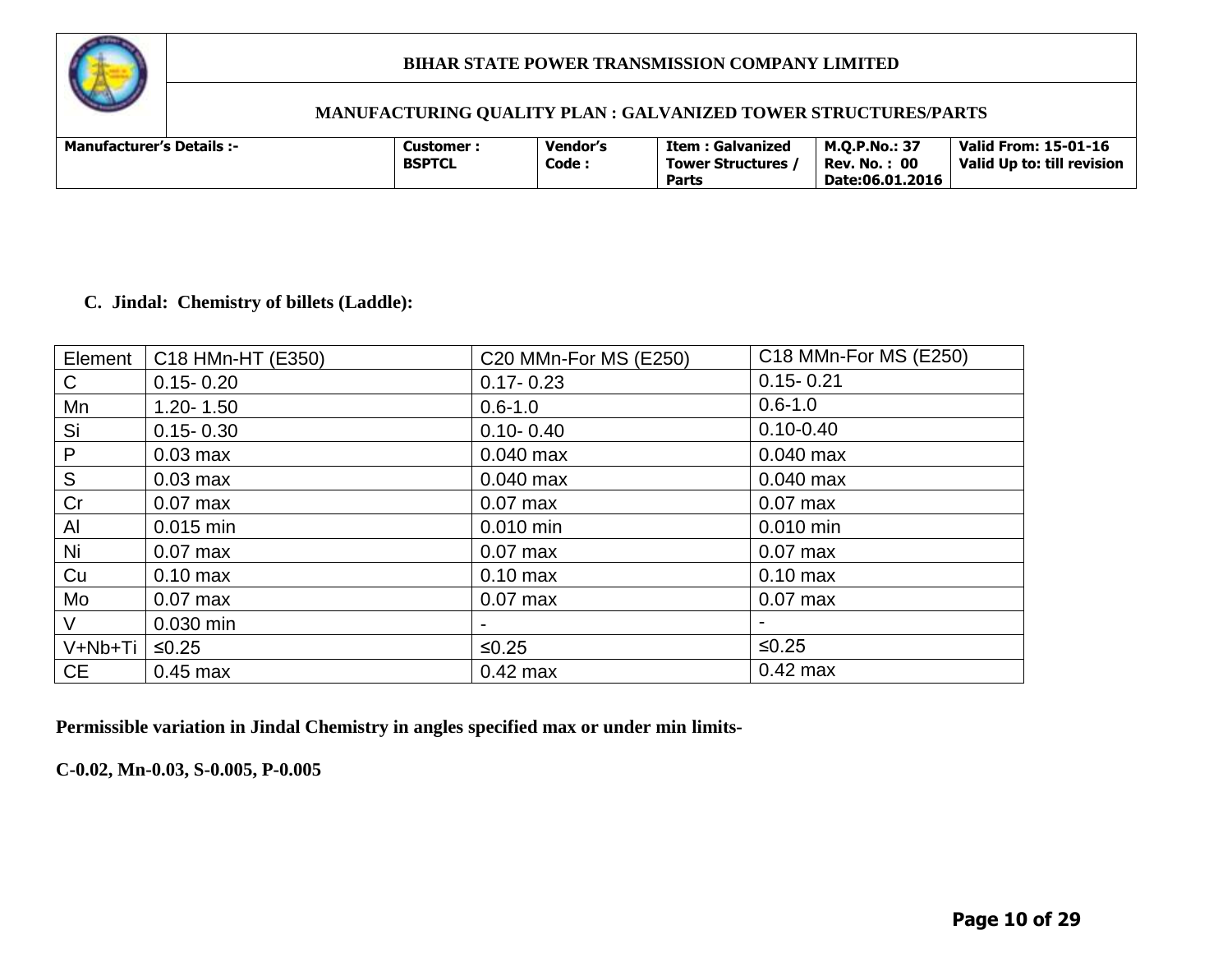

# **MANUFACTURING QUALITY PLAN : GALVANIZED TOWER STRUCTURES/PARTS**

| <b>Manufacturer's Details :-</b><br>Customer :<br><b>BSPTCL</b> | <b>Vendor's</b><br>Code : | <b>Item: Galvanized</b><br>Tower Structures,<br>Parts | M.O.P.No.: 37<br>: 00<br>Rev. No. :<br>Date:06.01.2016 | Valid From: 15-01-16<br>Valid Up to: till revision |
|-----------------------------------------------------------------|---------------------------|-------------------------------------------------------|--------------------------------------------------------|----------------------------------------------------|
|-----------------------------------------------------------------|---------------------------|-------------------------------------------------------|--------------------------------------------------------|----------------------------------------------------|

#### **D. Adhunik Metaliks: Chemistry of billets:**

| Element       | C18 HMn-HT (E350) | C20 MMn-For MS (E250) |
|---------------|-------------------|-----------------------|
| C             | $0.15 - 0.20$     | $0.17 - 0.23$         |
| Mn            | $1.20 - 1.50$     | $0.6 - 1.0$           |
| Si            | $0.15 - 0.30$     | $0.10 - 0.40$         |
| P             | $0.04$ max        | $0.04$ max            |
| ${\mathsf S}$ | $0.04$ max        | $0.04$ max            |
| Cr            | $0.06$ max        | $0.06$ max            |
| Al            | 0.020 min         |                       |
| Ni            | $0.08$ max        | $0.08$ max            |
| Cu            | $0.07$ max        | $0.07$ max            |
| Mo            | $0.03$ max        | $0.03$ max            |
| $\vee$        | 0.030 min         |                       |
| Τi            | $0.01$ max        | $0.01$ max            |
| Sn            | $0.015$ max       | $0.015$ max           |
| <b>CE</b>     | $0.43$ max        | $0.39$ max            |

**Permissible variation in Adhunik Metaliks Chemistry in angles specified max or under min limits-**

**C-0.02, Mn-0.03, S-0.005, P-0.005, Si-0.03**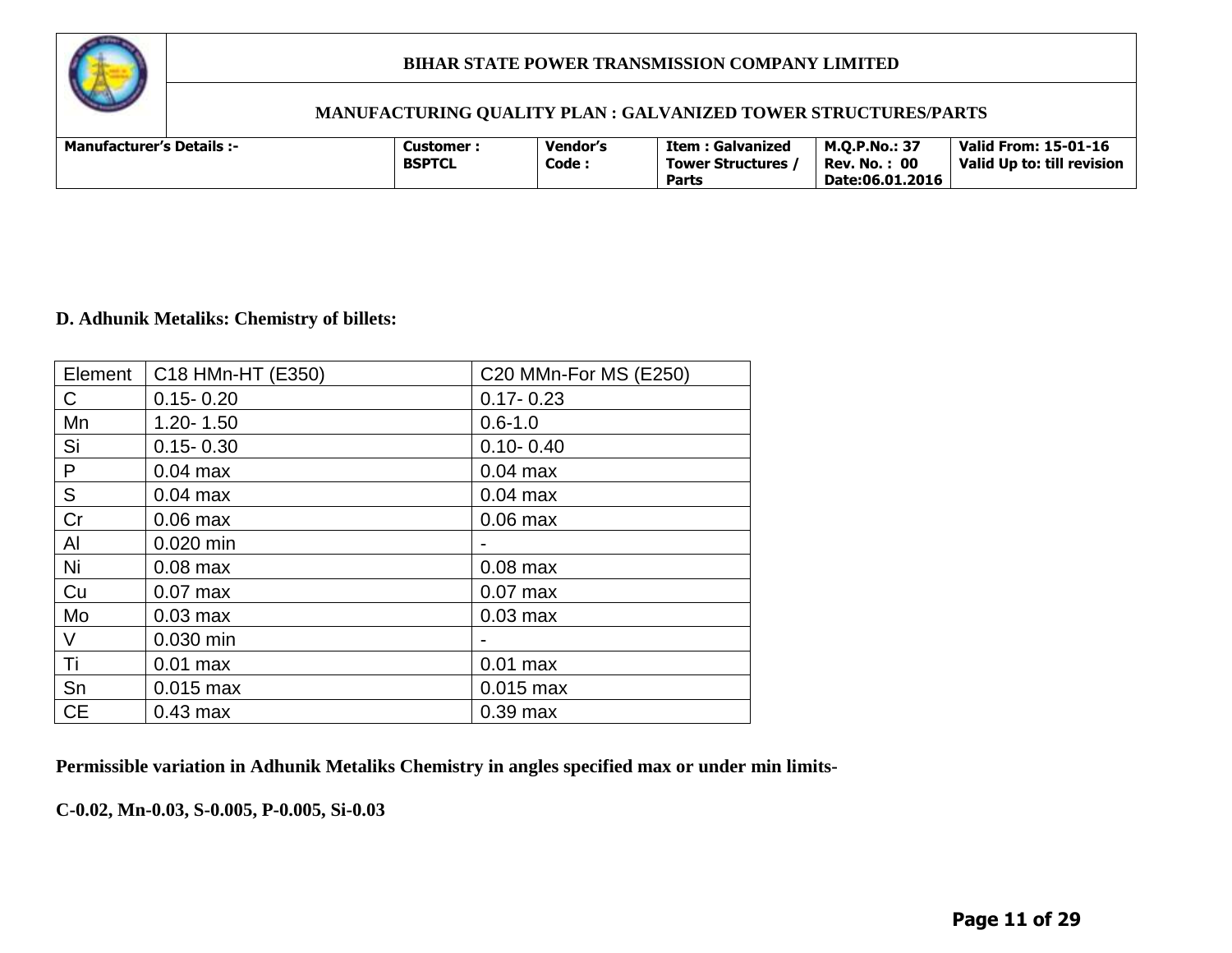

#### **MANUFACTURING QUALITY PLAN : GALVANIZED TOWER STRUCTURES/PARTS**

| <b>Manufacturer's Details :-</b> | Customer <sup>.</sup><br><b>BSPTCL</b> | <b>Vendor's</b><br>Code | Item : Galvanized<br><b>Tower Structures</b><br><b>Parts</b> | <b>M.O.P.No.: 37</b><br>: 00<br>Rev. No.:<br>Date:06.01.2016 | <b>Valid From: 15-01-16</b><br>Valid Up to: till revision |
|----------------------------------|----------------------------------------|-------------------------|--------------------------------------------------------------|--------------------------------------------------------------|-----------------------------------------------------------|
|----------------------------------|----------------------------------------|-------------------------|--------------------------------------------------------------|--------------------------------------------------------------|-----------------------------------------------------------|

#### **E. Jayaswal Neco Industries Ltd Chemistry**

| Element      | C18 HMn-HT (E350) | C20 HMn-HT (E350) | C <sub>18</sub> MM <sub>n</sub> M <sub>S</sub> (E <sub>250</sub> ) | C20 MMn- MS (E250) |
|--------------|-------------------|-------------------|--------------------------------------------------------------------|--------------------|
| $\mathsf{C}$ | $0.15 - 0.20$     | $0.15 - 0.20$     | $0.15 - 0.20$                                                      | $0.17 - 0.23$      |
| Mn           | $1.20 - 1.50$     | $1.20 - 1.50$     | $0.6 - 1.0$                                                        | $0.6 - 1.0$        |
| Si           | $0.15 - 0.35$     | $0.15 - 0.35$     | $0.15 - 0.35$                                                      | $0.15 - 0.35$      |
| P            | $0.035$ max       | $0.035$ max       | 0.035 max                                                          | $0.035$ max        |
| S            | $0.035$ max       | $0.035$ max       | 0.035 max                                                          | $0.035$ max        |
| $\vee$       | 0.030 min         | $0.030$ min       | $\overline{\phantom{0}}$                                           |                    |
| $\mathsf{A}$ | $0.015 - 0.035$   | $0.015 - 0.035$   | 0.010-0.035                                                        | 0.010-0.035        |
| <b>CE</b>    | $0.38 - 0.42$ max | $0.38 - 0.42$ max | $0.41$ max                                                         | $0.41$ max         |

**Permissible variation in Jayaswal Neco Industries Ltd Chemistry in angles specified max or under min limits-**

**C- 0.02, Mn- 0.05**

**Max value of Trace Elements-Cu- 0.10, Sn- 0.10, Cr- 0.05, Ni- 0.05, Mo- 0.05**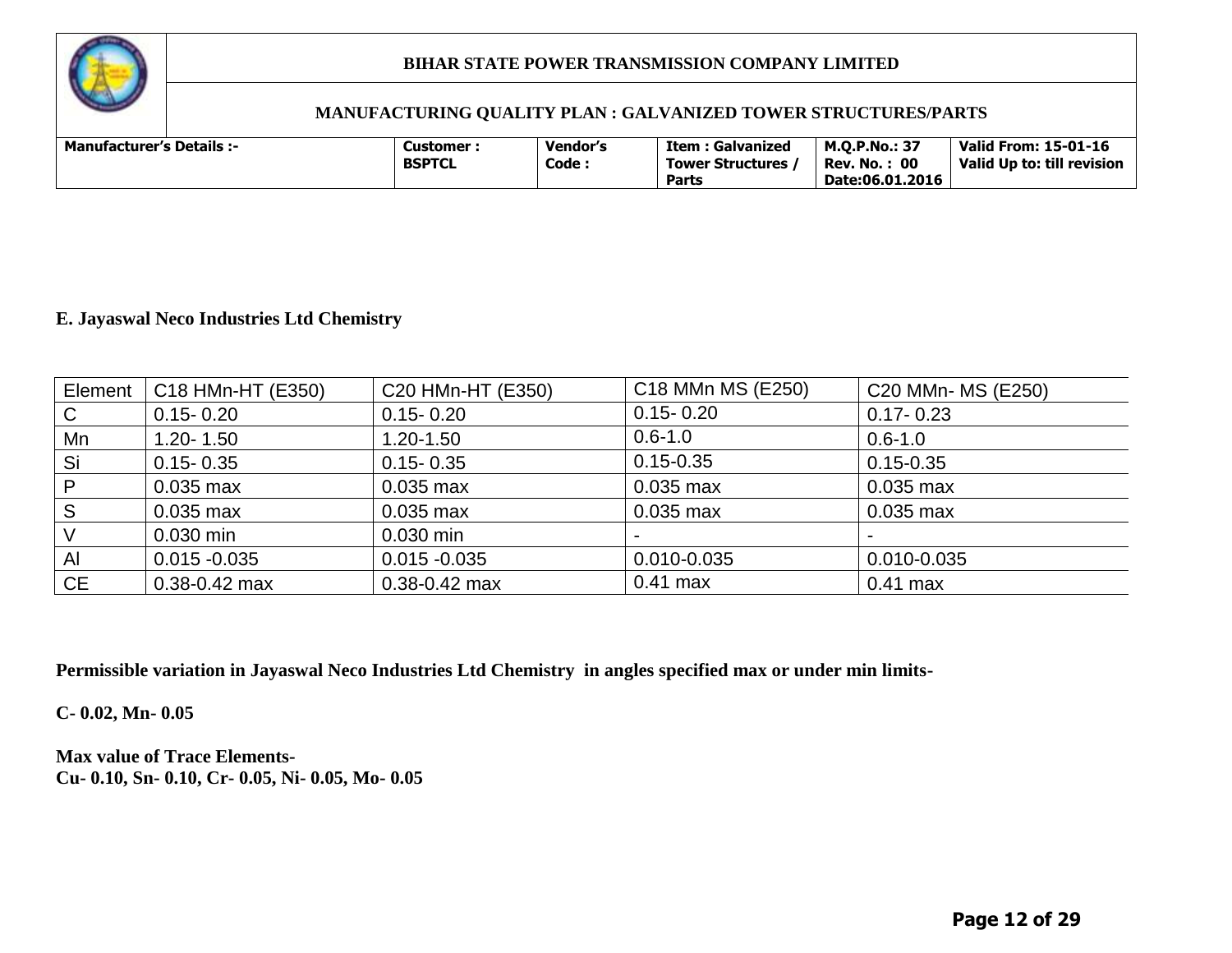

# **MANUFACTURING QUALITY PLAN : GALVANIZED TOWER STRUCTURES/PARTS**

| <b>Manufacturer's Details :-</b> |  | Customer :<br><b>BSPTCL</b> | <b>Vendor's</b><br>Code. | Item : Galvanized<br>Tower Structures<br><b>Parts</b> | <b>M.O.P.No.: 37</b><br>$\cdot$ 00<br>Rev. No.<br>Date:06.01.2016 | <b>Valid From: 15-01-16</b><br>Valid Up to: till revision |
|----------------------------------|--|-----------------------------|--------------------------|-------------------------------------------------------|-------------------------------------------------------------------|-----------------------------------------------------------|
|----------------------------------|--|-----------------------------|--------------------------|-------------------------------------------------------|-------------------------------------------------------------------|-----------------------------------------------------------|

# **F) Visa Steel Limited : Chemical Composition**

| Element (%)  | C18 HMn-HT (E350) | C20 HMn-HT (E350) | <b>C18 MMn-For MS (E250)</b> | <b>C20 MMn-For MS</b><br>(E250) |
|--------------|-------------------|-------------------|------------------------------|---------------------------------|
| $\mathsf{C}$ | $0.15 - 0.20$     | $0.17 - 0.20$     | $0.15 - 0.20$                | $0.17 - 0.21$                   |
| Mn           | $1.20 - 1.50$     | $1.20 - 1.50$     | $0.60 - 1.00$                | $0.60 - 1.00$                   |
| Si           | $0.15 - 0.35$     | $0.15 - 0.35$     | $0.15 - 0.30$                | $0.15 - 0.30$                   |
| P            | $0.035$ max       | $0.035$ max       | $0.035$ max                  | $0.035$ max                     |
| S            | $0.035$ max       | $0.035$ max       | $0.035$ max                  | $0.035$ max                     |
| Cr           | $0.05$ max        | $0.05$ max        | $0.05$ max                   | $0.05$ max                      |
| Al           | $0.020$ min       | 0.020 min         | $0.025$ max                  | $0.025$ max                     |
| Ni           | $0.05$ max        | $0.05$ max        | $0.05$ max                   | $0.05$ max                      |
| Cu           | $0.05$ max        | $0.05$ max        | $0.05$ max                   | $0.05$ max                      |
| Mo           | $0.05$ max        | $0.05$ max        | $0.05$ max                   | $0.05$ max                      |
| $\vee$       | 0.030 min         | 0.030 min         |                              |                                 |
| Τi           | $0.010$ max       | $0.010$ max       | $0.010$ max                  | $0.010$ max                     |
| V+Nb+Ti      | $0.15$ max        | $0.15$ max        | $0.15$ max                   | $0.15$ max                      |
| <b>CE</b>    | $0.44$ max        | $0.44$ max        | $0.39$ max                   | $0.39$ max                      |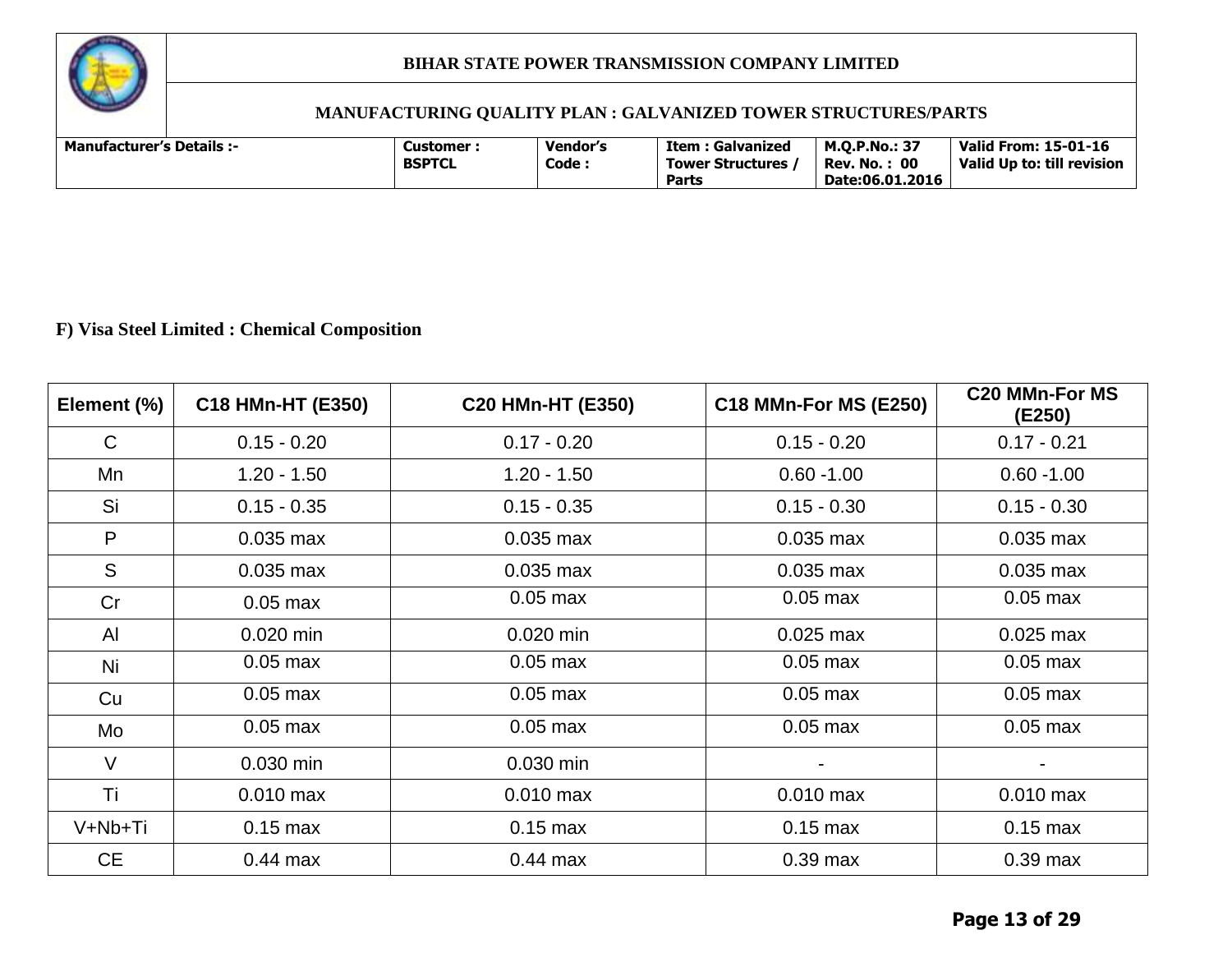

#### **MANUFACTURING QUALITY PLAN : GALVANIZED TOWER STRUCTURES/PARTS**

| <b>Manufacturer's Details :-</b> |  | Customer <sup>.</sup><br><b>BSPTCL</b> | Vendor's<br>Code: | <b>Item: Galvanized</b><br><b>Tower Structures</b><br>Parts | <b>M.O.P.No.: 37</b><br>$\cdot$ 00<br>Rev. No. .<br>Date:06.01.2016 | <b>Valid From: 15-01-16</b><br>Valid Up to: till revision |
|----------------------------------|--|----------------------------------------|-------------------|-------------------------------------------------------------|---------------------------------------------------------------------|-----------------------------------------------------------|
|----------------------------------|--|----------------------------------------|-------------------|-------------------------------------------------------------|---------------------------------------------------------------------|-----------------------------------------------------------|

**Permissible variation in Visa Steel Limited in angles specified max or under min limits-**

C - 0.02, Mn - 0.03, S - 0.005, P-0.005, Si – 0.03

#### **G. Usha Martin Ltd: Chemistry of MS & HT billets excluding tolerance**

| Element   | C18HMn-For HT (E350) | C20 MMn-For MS (E250) | C18 MMn for MS (E250) |
|-----------|----------------------|-----------------------|-----------------------|
| C         | $0.15 - 0.20$        | $0.17 - 0.23$         | $0.15 - 0.21$         |
| Mn        | $1.20 - 1.50$        | $0.6 - 1.00$          | $0.6 - 1.00$          |
| Si        | $0.15 - 0.30$        | $0.10 - 0.40$         | $0.10 - 0.40$         |
| P         | $0.03$ max           | $0.04$ max            | $0.04$ max            |
| S         | $0.03$ max           | $0.04$ max            | $0.04$ max            |
| Cr        | $0.07$ max           | $0.07$ max            | $0.07$ max            |
| Ni        | $0.10$ max           | $0.07$ max            | $0.07$ max            |
| Cu        | $0.10 \text{ max}$   | $0.10$ max            | $0.10 \text{ max}$    |
| Al        | 0.015 min            | $0.002$ min           | 0.002 min             |
| Mo        | $0.010$ max          | $0.010$ max           | $0.010$ max           |
| V         | 0.030 min            |                       |                       |
| V+Nb+Ti   | $≤0.25$              | $≤0.25$               | ≤0.25                 |
| <b>CE</b> | $0.45$ max           | $0.42$ max            | $0.42$ max            |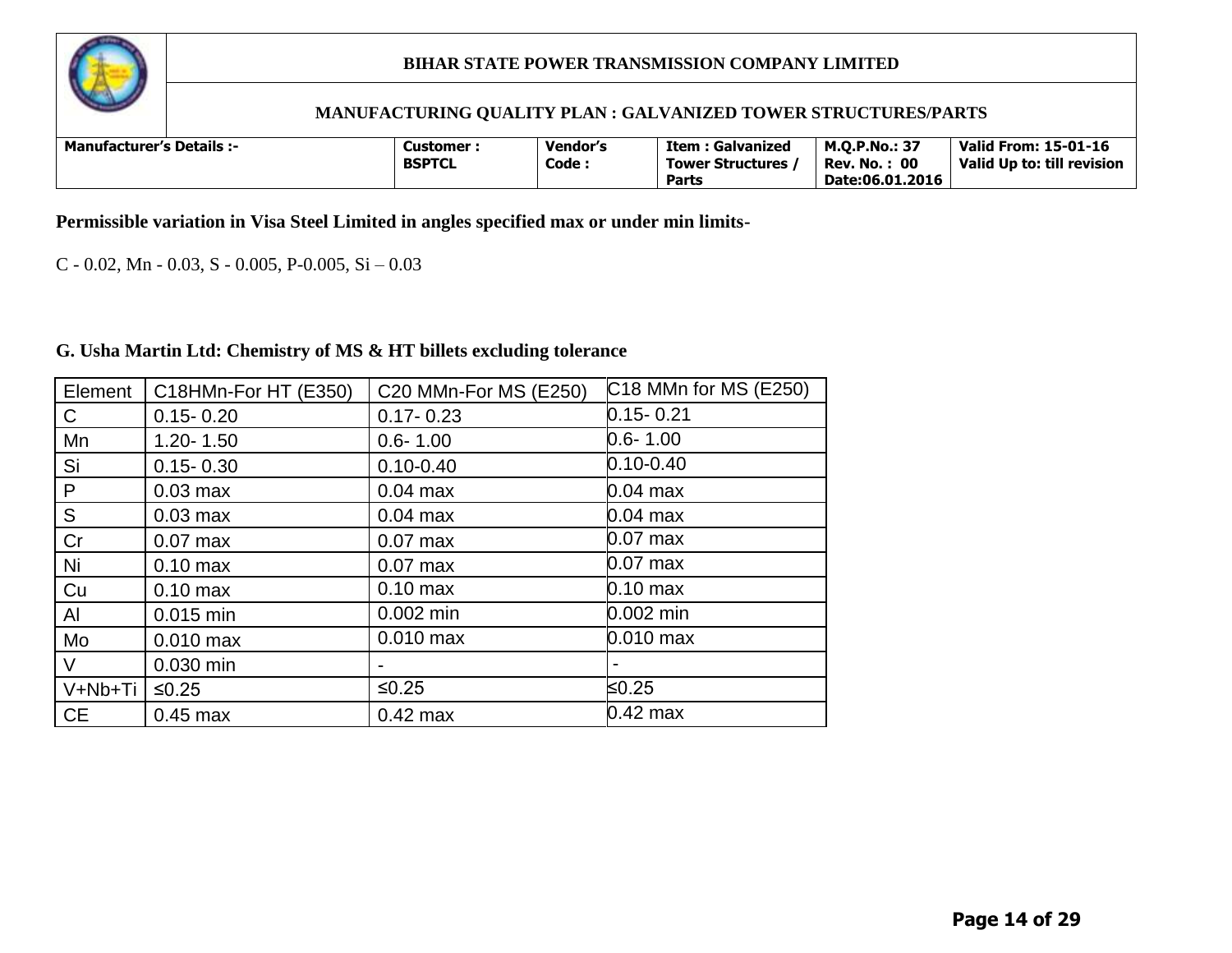

# **MANUFACTURING QUALITY PLAN : GALVANIZED TOWER STRUCTURES/PARTS**

| <b>Manufacturer's Details :-</b> | Customer :    | <b>Vendor's</b> | Item : Galvanized       | <b>M.O.P.No.: 37</b> | Valid From: 15-01-16       |
|----------------------------------|---------------|-----------------|-------------------------|----------------------|----------------------------|
|                                  | <b>BSPTCL</b> | Code:           | <b>Tower Structures</b> | <b>Rev. No.: 00</b>  | Valid Up to: till revision |
|                                  |               |                 | <b>Parts</b>            | Date:06.01.2016      |                            |

# **H.Electrosteel Steels Ltd: Chemistry of MS & HT billets including tolerance**

| Element      | C18HMn-For HT (E350) | C20 MMn-For MS (E250) |
|--------------|----------------------|-----------------------|
| $\mathsf{C}$ | $0.15 - 0.22$        | $0.17 - 0.25$         |
| Mn           | $1.2 - 1.50$         | $0.6 - 1.00$          |
| Si           | $0.10 - 0.35$        | $0.10 - 0.35$         |
| P            | $0.045$ max          | $0.045$ max           |
| S            | $0.045$ max          | $0.045$ max           |
| Cr           | $0.08$ max           | $0.08$ max            |
| Ni           | $0.03$ max           | $0.03$ max            |
| Cu           | $0.03$ max           | $0.03$ max            |
| B            | $0.004$ max          | $0.004$ max           |
| Mo           | $0.005$ max          | $0.005$ max           |
| $\vee$       | $0.030 - 0.060$      | $0.005$ max           |
| <b>CE</b>    | 0.36 to 0.45         | $0.28 - 0.42$         |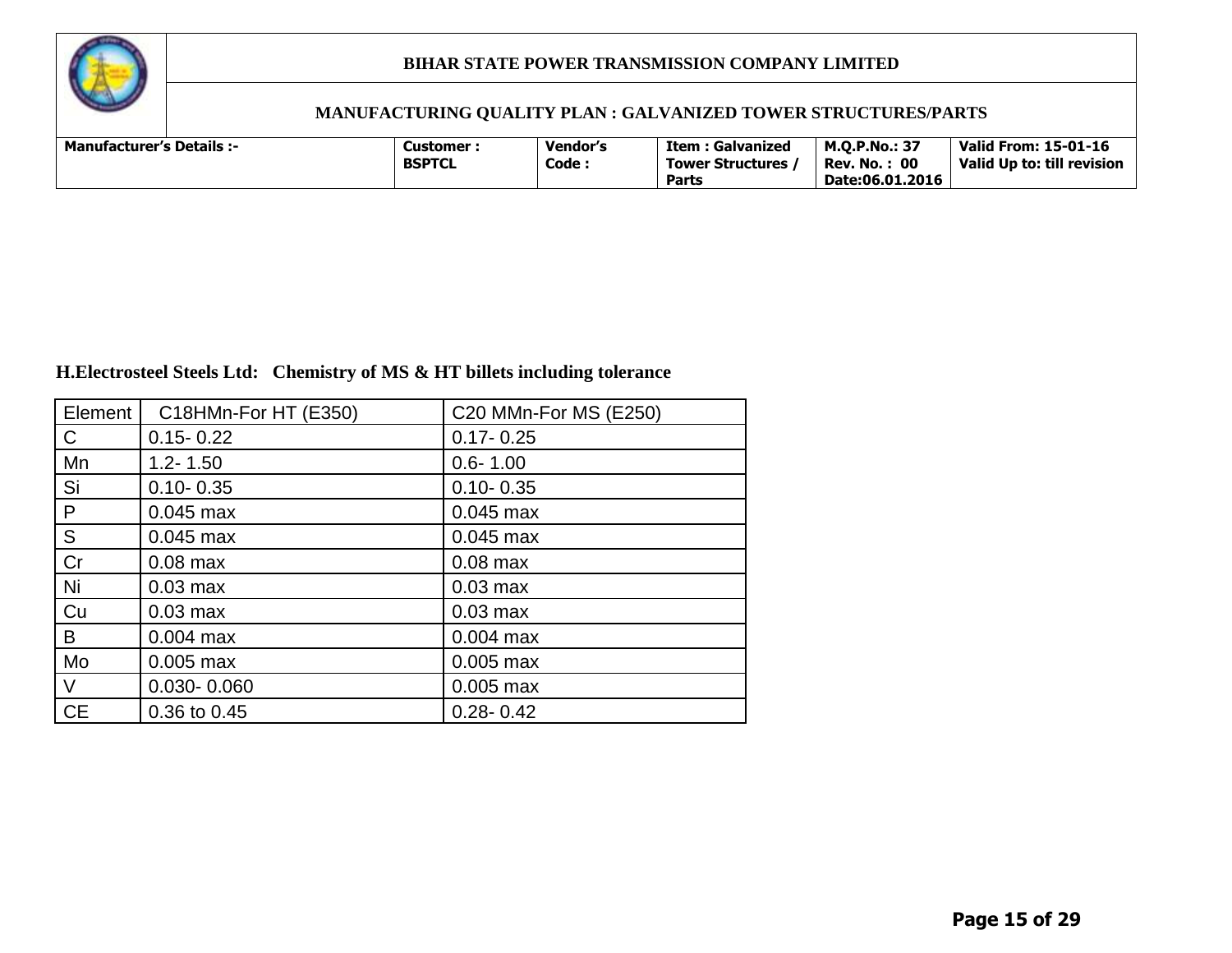

#### **MANUFACTURING QUALITY PLAN : GALVANIZED TOWER STRUCTURES/PARTS**

| <b>Manufacturer's Details :-</b> | Customer :    | <b>Vendor's</b> | Item : Galvanized       | <b>M.O.P.No.: 37</b> | Valid From: 15-01-16       |
|----------------------------------|---------------|-----------------|-------------------------|----------------------|----------------------------|
|                                  | <b>BSPTCL</b> | Code:           | <b>Tower Structures</b> | <b>Rev. No.: 00</b>  | Valid Up to: till revision |
|                                  |               |                 | <b>Parts</b>            | Date:06.01.2016      |                            |

# **I.Monnet Ispat & Energy Ltd: Chemistry of MS & HT billets including tolerance**

| Element   | C18HMn-For HT (E350) | C20 MMn-For MS (E250) | C18 MMn for MS (E250) |
|-----------|----------------------|-----------------------|-----------------------|
| C         | $0.17 - 0.21$        | $0.18 - 0.22$         | $0.16 - 0.20$         |
| Mn        | $1.20 - 1.35$        | $0.6 - 0.8$           | $0.6 - 0.8$           |
| Si        | $0.15 - 0.30$        | $0.15 - 0.30$         | $0.15 - 0.30$         |
| P         | $0.03$ max           | $0.04$ max            | $0.04$ max            |
| S         | $0.03$ max           | $0.04$ max            | $0.04$ max            |
| Cr        | $0.05$ max           | $0.05$ max            | 0.05 max              |
| Ni        | $0.05$ max           | $0.05$ max            | $0.05$ max            |
| Cu        | $0.05$ max           | $0.05$ max            | $0.05$ max            |
| Mo        | $0.05$ max           | $0.05$ max            | $0.05 \text{ max}$    |
| V         | 0.025 min            |                       |                       |
| V+Nb+Ti   | $≤0.15$              | $≤0.15$               | ≤0.15                 |
| <b>CE</b> | $0.45$ max           | $0.42$ max            | $0.42$ max            |

For Al killed- 0.02% Al is maintained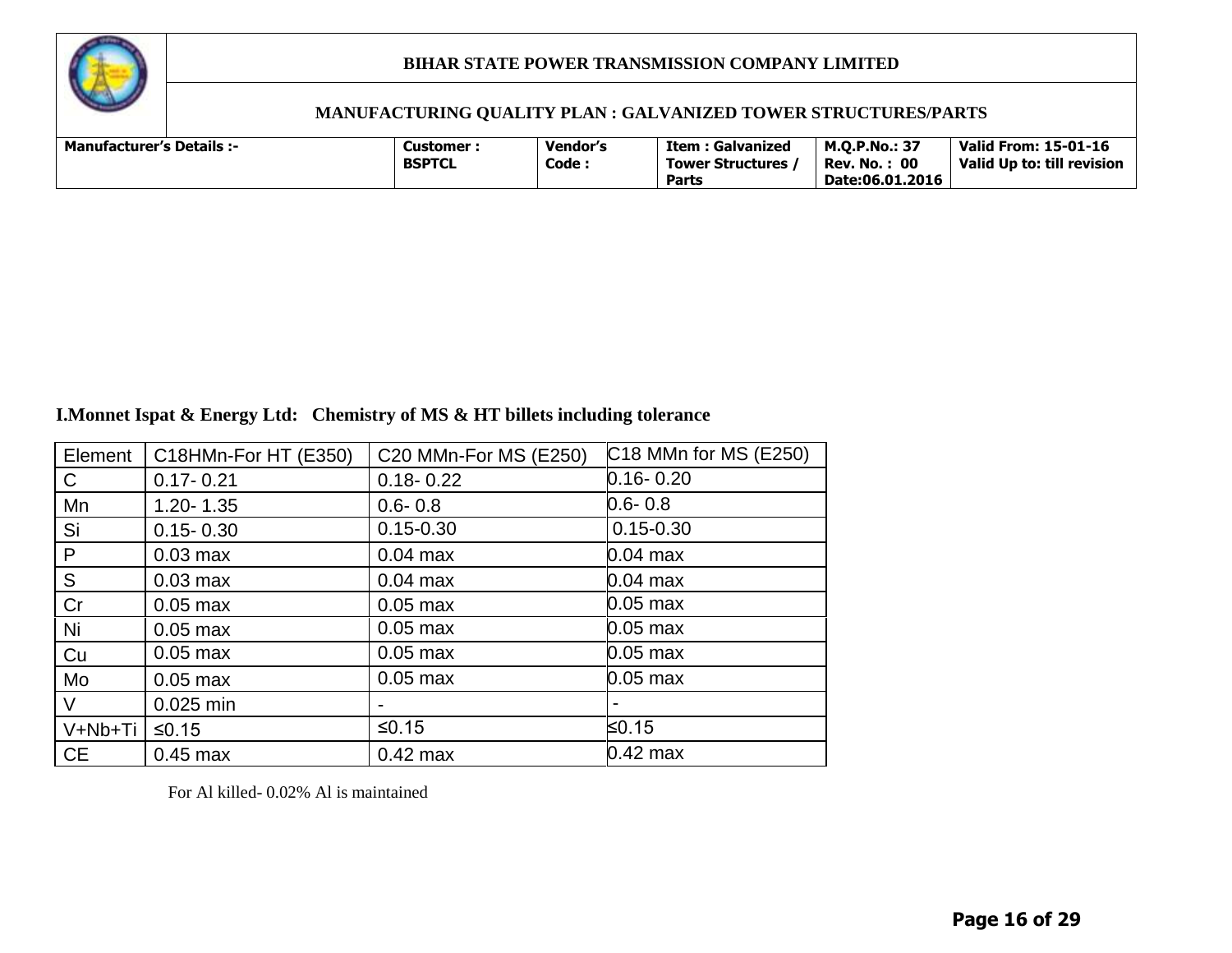

#### **MANUFACTURING QUALITY PLAN : GALVANIZED TOWER STRUCTURES/PARTS**

| <b>Manufacturer's Details :-</b> |  | Customer :<br><b>BSPTCL</b> | <b>Vendor's</b><br>Code: | Item : Galvanized<br><b>Tower Structures</b><br><b>Parts</b> | <b>M.O.P.No.: 37</b><br>: 00<br>Rev. No. .<br>Date:06.01.2016 | Valid From: 15-01-16<br>Valid Up to: till revision |
|----------------------------------|--|-----------------------------|--------------------------|--------------------------------------------------------------|---------------------------------------------------------------|----------------------------------------------------|
|----------------------------------|--|-----------------------------|--------------------------|--------------------------------------------------------------|---------------------------------------------------------------|----------------------------------------------------|

# **J.JSW Steel Ltd: Chemistry of MS & HT billets including tolerance**

| Element   | C <sub>18</sub> HM <sub>n</sub> -HT<br>(E350) | C20 MMn-For MS<br>(E250) | C18 MMn-For MS<br>(E250) |
|-----------|-----------------------------------------------|--------------------------|--------------------------|
| C         | $0.15 - 0.20$                                 | $0.17 - 0.23$            | $0.15 - 0.21$            |
| Mn        | $1.20 - 1.50$                                 | $0.6 - 1.0$              | $0.6 - 1.0$              |
| Si        | $0.15 - 0.30$                                 | $0.10 - 0.35$            | $0.10 - 0.35$            |
| P         | $0.03$ max                                    | $0.040$ max              | $0.040$ max              |
| S         | $0.03$ max                                    | $0.040$ max              | $0.040$ max              |
| Cr        | $0.07$ max                                    | $0.07$ max               | $0.07$ max               |
| AI        | $0.015$ min                                   | $0.010$ min              | $0.010$ min              |
| Ni        | $0.07$ max                                    | $0.07$ max               | $0.07$ max               |
| Cu        | $0.10$ max                                    | $0.10 \text{ max}$       | $0.10$ max               |
| Mo        | $0.07$ max                                    | $0.07$ max               | $0.07$ max               |
| V         | $0.030$ min                                   |                          |                          |
| V+Nb+Ti   | ≤0.25                                         | $≤0.25$                  | ≤0.25                    |
| <b>CE</b> | $0.45$ max                                    | $0.42$ max               | $0.42$ max               |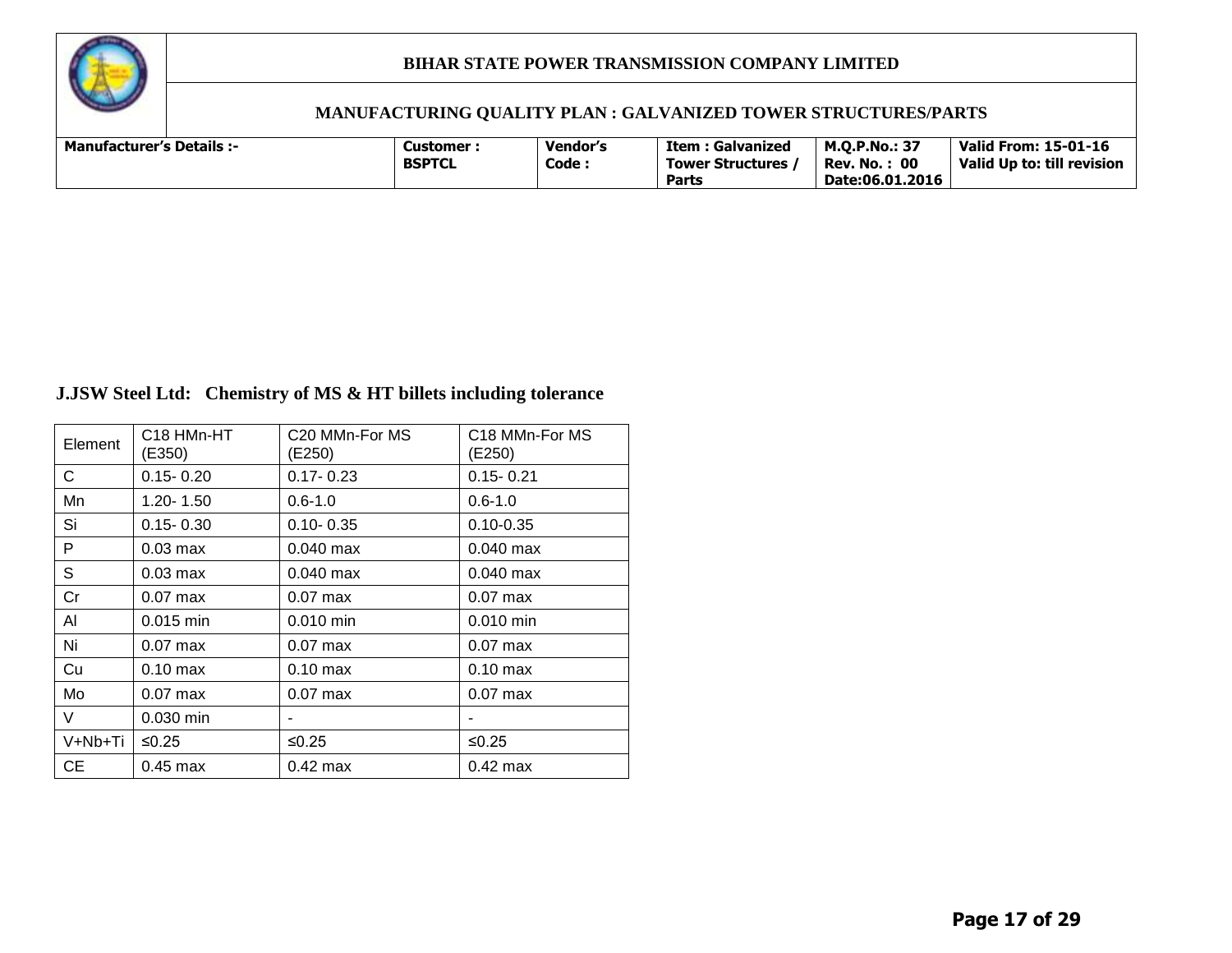

# **MANUFACTURING QUALITY PLAN : GALVANIZED TOWER STRUCTURES/PARTS**

**B.** In Process Inspection

| Sr. No. | Components/<br><b>Operation &amp;</b><br><b>Description of Test</b>    | Type of<br><b>Check</b> | <b>Quantum of</b><br>Check /<br>Sampling with<br><b>basis</b> | Reference<br>document for<br><b>Testing</b>                                      | <b>Acceptance Norms</b>                                                                                       | <b>Format</b> of<br>Record     | <b>Applicable Codes</b> |                |              |                                |                          |                  | <b>Remarks</b> |
|---------|------------------------------------------------------------------------|-------------------------|---------------------------------------------------------------|----------------------------------------------------------------------------------|---------------------------------------------------------------------------------------------------------------|--------------------------------|-------------------------|----------------|--------------|--------------------------------|--------------------------|------------------|----------------|
|         |                                                                        |                         |                                                               |                                                                                  |                                                                                                               |                                |                         | $\overline{2}$ | $\mathbf{3}$ | $\overline{4}$                 | $5\overline{)}$          | 6                |                |
| 2.0     | <b>INPROCESS</b><br><b>INSPECTION</b><br>Fabrication of Tower<br>Parts |                         |                                                               | IS 802 Part II/<br>IS 7215/<br><b>BSPTCL</b> approved<br>Drwg., Shop<br>Sketches |                                                                                                               |                                |                         |                |              |                                |                          |                  |                |
| (a)     | Straightening                                                          | Visual                  | 100%                                                          |                                                                                  |                                                                                                               |                                |                         |                |              |                                |                          |                  |                |
| (b)     | Cropping (Cutting)                                                     | Dime-<br>nsional        | 1st Piece and<br>every 50th Piece                             |                                                                                  | Length Tolerance<br>$\pm$ 2 mm<br>The cut surface<br>to be clean, reasonable square & free<br>from distortion | <b>BSPTCL</b><br><b>REPORT</b> | $\mathbf{A}$            |                | S<br>S       | Z<br>$\ensuremath{\mathbf{Z}}$ | $\overline{\phantom{a}}$ | N<br>$\mathbf N$ |                |
| (c)     | Stamping                                                               | Visual                  | 1st Piece and<br>every 50th Piece                             |                                                                                  | Letter size as per<br>BSPTCL Specn. /<br>TPL norms                                                            | -do-                           | A                       |                |              |                                | $\overline{\phantom{a}}$ |                  |                |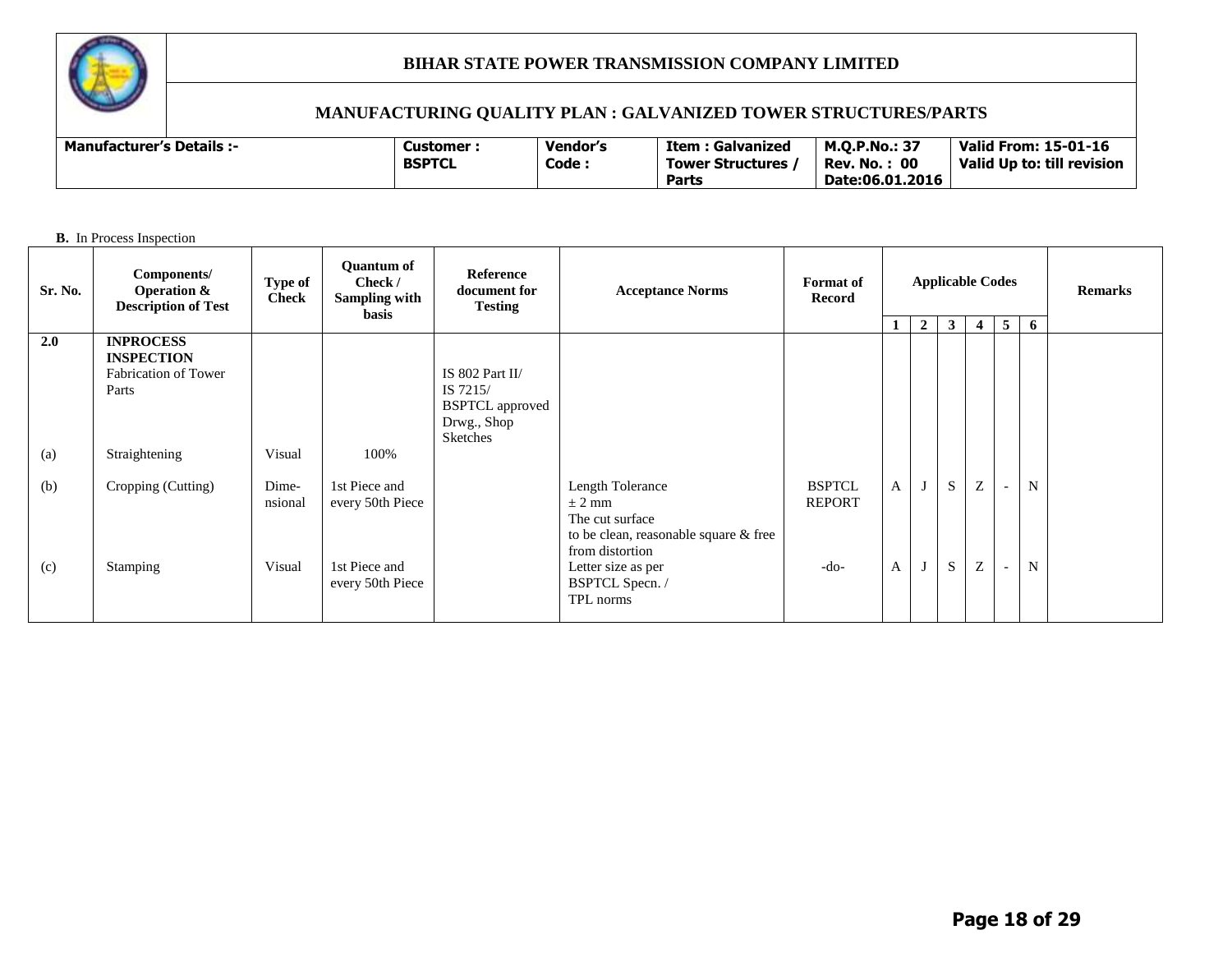

| <b>Manufacturer's Details :-</b> | Customer      | Vendor's | Item : Galvanized       | <b>M.O.P.No.: 37</b>   | Valid From: 15-01-16       |
|----------------------------------|---------------|----------|-------------------------|------------------------|----------------------------|
|                                  | <b>BSPTCL</b> | Code:    | <b>Tower Structures</b> | $\cdot$ 00<br>Rev. No. | Valid Up to: till revision |
|                                  |               |          | Parts                   | Date:06.01.2016        |                            |

| (d) | Punching / Drilling | Dime-   | 1st Piece and    | Holes for bolts shall be drilled  | -do- | A | S | Ζ | N |  |
|-----|---------------------|---------|------------------|-----------------------------------|------|---|---|---|---|--|
|     |                     | nsional | every 50th Piece | or punched with a jig but         |      |   |   |   |   |  |
|     |                     |         |                  | drilled holes shall be preferred. |      |   |   |   |   |  |
|     |                     |         |                  | The punching may be adopted       |      |   |   |   |   |  |
|     |                     |         |                  | for thickness up to 12 mm.        |      |   |   |   |   |  |
|     |                     |         |                  | Tolerances regarding punch        |      |   |   |   |   |  |
|     |                     |         |                  | holes should be as follows:       |      |   |   |   |   |  |
|     |                     |         |                  | a)Holes must be perfectly         |      |   |   |   |   |  |
|     |                     |         |                  | circular and no tolerances in     |      |   |   |   |   |  |
|     |                     |         |                  | this respect are possible.        |      |   |   |   |   |  |
|     |                     |         |                  | b)The maximum allowable           |      |   |   |   |   |  |
|     |                     |         |                  | difference in diameter of the     |      |   |   |   |   |  |
|     |                     |         |                  | holes on the two sides of plates  |      |   |   |   |   |  |
|     |                     |         |                  | or angle is 0.8mm, i.e the        |      |   |   |   |   |  |
|     |                     |         |                  | allowable taper in a punched      |      |   |   |   |   |  |
|     |                     |         |                  | hole should not exceed 0.8mm      |      |   |   |   |   |  |
|     |                     |         |                  | on diameter.                      |      |   |   |   |   |  |
|     |                     |         |                  | c)Holes must be square with       |      |   |   |   |   |  |
|     |                     |         |                  | the plates or angles and have     |      |   |   |   |   |  |
|     |                     |         |                  | their walls parallel.             |      |   |   |   |   |  |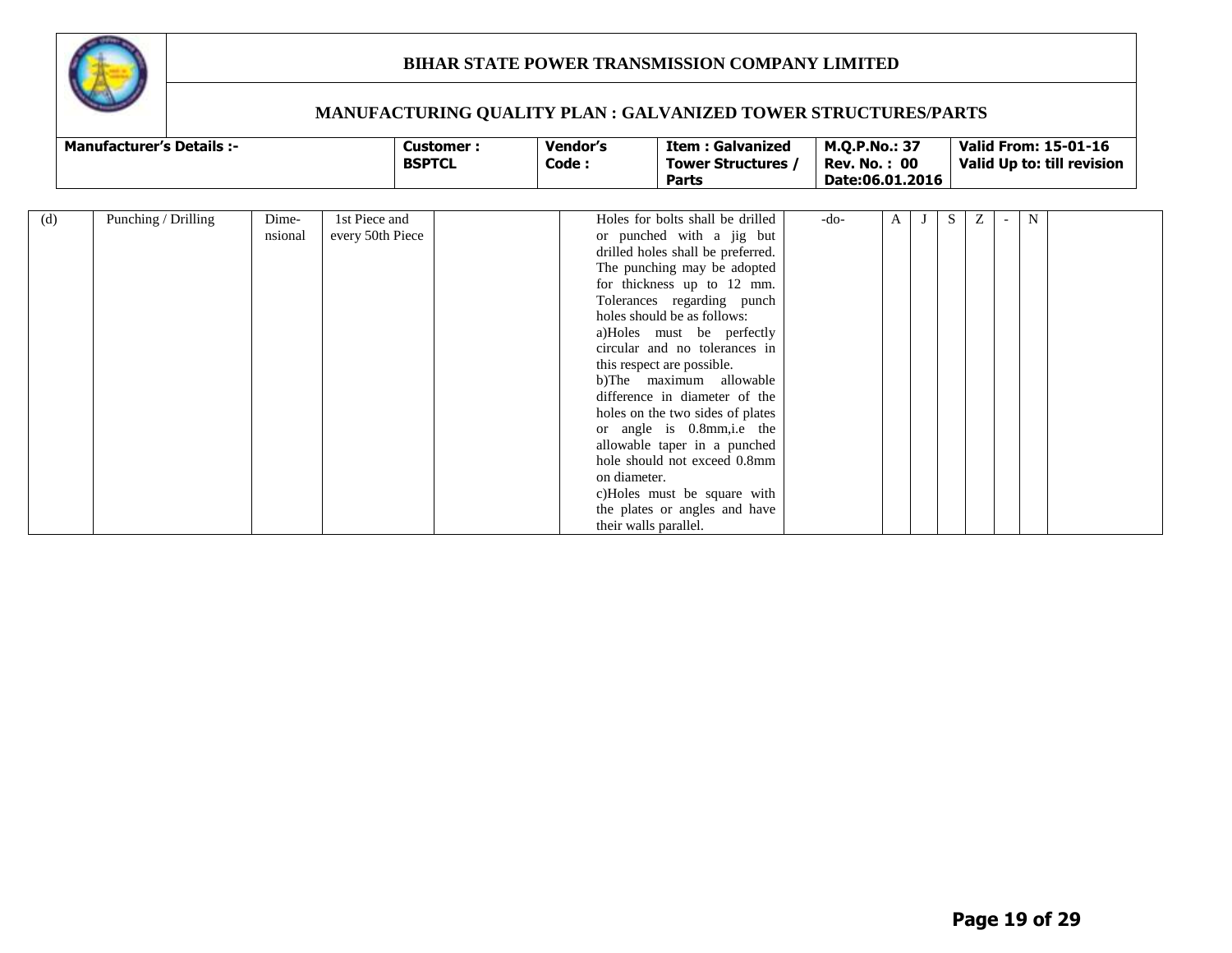

# **MANUFACTURING QUALITY PLAN : GALVANIZED TOWER STRUCTURES/PARTS**

| <b>Manufacturer's Details :-</b> | Customer <sup>.</sup> | Vendor's | : Galvanized<br>Item : | <b>M.O.P.No.: 37</b> | Valid From: 15-01-16       |
|----------------------------------|-----------------------|----------|------------------------|----------------------|----------------------------|
|                                  | <b>BSPTCL</b>         | Code:    | Tower Structures       | : 00<br>Rev. No.     | Valid Up to: till revision |
|                                  |                       |          | Parts                  | Date:06.01.2016      |                            |

#### **B.** In Process Inspection

| Sr. No. | Components/<br>Operation &<br><b>Description of Test</b> | <b>Type of Check</b> | <b>Quantum of</b><br><b>Check / Sampling</b><br>with basis | Reference document for<br><b>Testing</b>                                      | <b>Acceptance Norms</b>                                                                                                                   | <b>Format</b> of<br>Record | <b>Applicable Codes</b> |              |              |                |                          |                     |  |  |  |  |  |  |
|---------|----------------------------------------------------------|----------------------|------------------------------------------------------------|-------------------------------------------------------------------------------|-------------------------------------------------------------------------------------------------------------------------------------------|----------------------------|-------------------------|--------------|--------------|----------------|--------------------------|---------------------|--|--|--|--|--|--|
|         |                                                          |                      |                                                            |                                                                               |                                                                                                                                           |                            | $\mathbf{1}$            | $\mathbf{2}$ | $\mathbf{3}$ | $\overline{4}$ | 5                        | 6<br>$\overline{N}$ |  |  |  |  |  |  |
| (e)     | <b>Edge Security</b>                                     | Dimensional          | 1st Piece and every<br>50th Piece                          | IS 802 Part II/<br>IS 7215/<br><b>BSPTCL</b> approved Drwg.,<br>Shop Sketches |                                                                                                                                           | $-do-$                     | A                       |              | S            | Z              |                          |                     |  |  |  |  |  |  |
| (i)     | For 13.5 mm dia                                          |                      |                                                            |                                                                               | Sheared 20mm Min.                                                                                                                         |                            |                         |              |              |                |                          |                     |  |  |  |  |  |  |
|         | Hole                                                     |                      |                                                            |                                                                               | Rolled 16mm Min.                                                                                                                          |                            |                         |              |              |                |                          |                     |  |  |  |  |  |  |
| (ii)    | For 17.5 mm dia<br>Hole                                  |                      |                                                            |                                                                               | Sheared 23mm Min.<br>Rolled 20mm Min.                                                                                                     |                            |                         |              |              |                |                          |                     |  |  |  |  |  |  |
|         |                                                          |                      |                                                            |                                                                               |                                                                                                                                           |                            |                         |              |              |                |                          |                     |  |  |  |  |  |  |
| (iii)   | For 21.5 mm dia<br>Hole                                  |                      |                                                            |                                                                               | Sheared 28mm Min.<br>Rolled 25mm Min.                                                                                                     |                            |                         |              |              |                |                          |                     |  |  |  |  |  |  |
|         |                                                          |                      |                                                            |                                                                               |                                                                                                                                           |                            |                         |              |              |                |                          |                     |  |  |  |  |  |  |
| (iv)    | For 25 mm & 25.5<br>mm dia Hole                          |                      |                                                            |                                                                               | As per approved<br>Drawing                                                                                                                |                            |                         |              |              |                |                          |                     |  |  |  |  |  |  |
| (f)     | Drilling & Punching<br>Hole To Hole<br><b>Distance</b>   |                      | 1st Piece and<br>every 50th Piece                          |                                                                               | Tolerance cumulative and<br>between consecutive hole<br>shall be within<br>$\pm$ 2 mm and $\pm$ 1 mm<br>respectively                      | $-do-$                     | $\mathbf{A}$            | J            | S            | Z              | $\overline{\phantom{a}}$ | N                   |  |  |  |  |  |  |
| (g)     | Notching<br>Flange Cut<br>Corner Cut<br><b>Bevel Cut</b> |                      | 1st Piece and<br>every<br>50th Piece                       |                                                                               | + 5mm on specified length<br>of cut operationally<br>shearing up to 12 mm<br>thick<br>by gas cutting for<br>material above<br>12 mm thick | $-do-$                     | A                       | J            | S            | Z              |                          | $\mathbf N$         |  |  |  |  |  |  |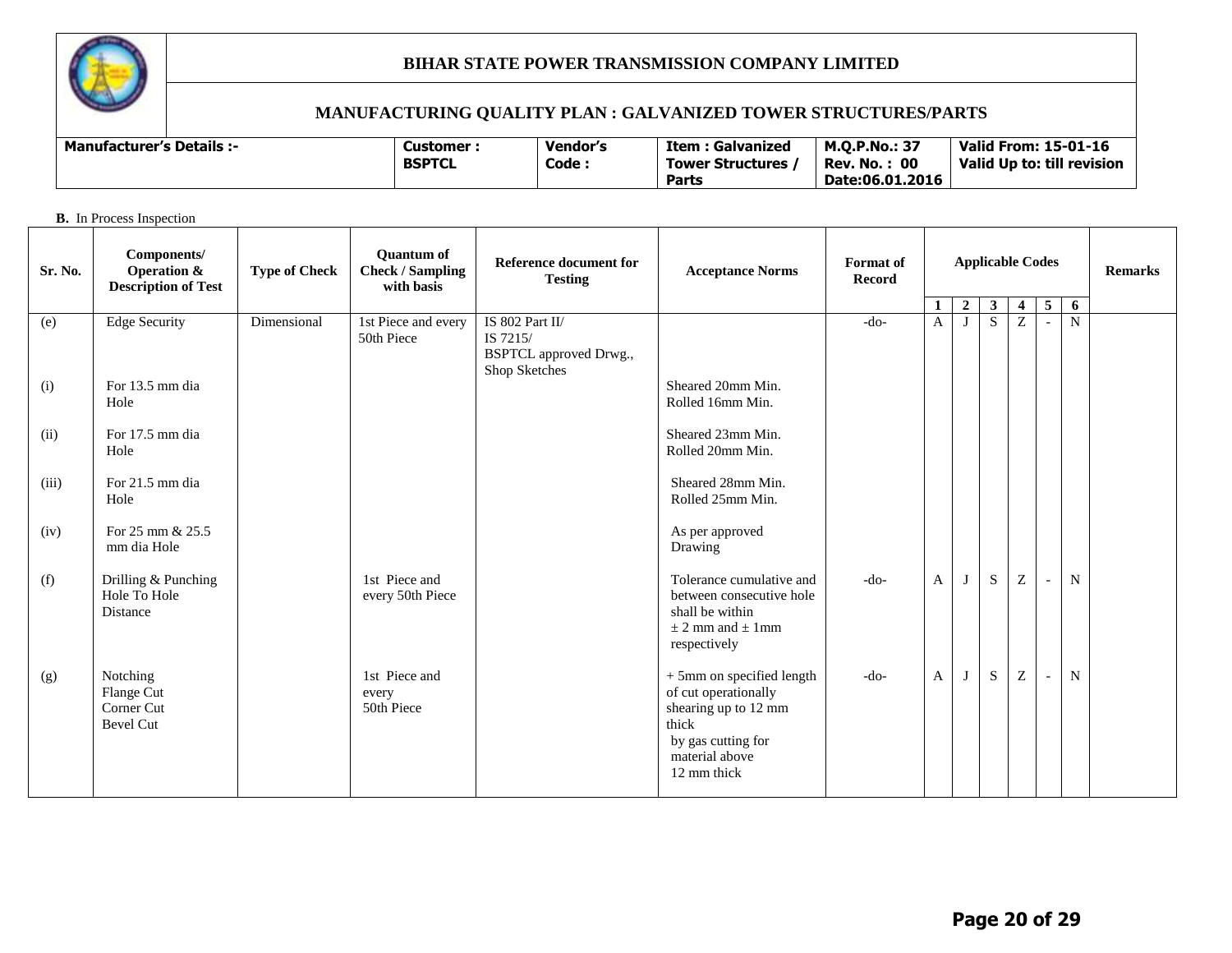

| <b>Manufacturer's Details :-</b> | Customer      | Vendor's | <b>Item: Galvanized</b> | <b>M.Q.P.No.: 37</b> | Valid From: 15-01-16       |
|----------------------------------|---------------|----------|-------------------------|----------------------|----------------------------|
|                                  | <b>BSPTCL</b> | Code .   | <b>Tower Structures</b> | : 00<br>Rev. No. .   | Valid Up to: till revision |
|                                  |               |          | Parts                   | Date:06.01.2016      |                            |

|         | <b>B.</b> In Process Inspection                                     |                         |                                                  |                                                                               |                                                                                                                                                                                                                                                                                                                                         |                            |                                                                                                |              |    |   |                          |             |  |  |
|---------|---------------------------------------------------------------------|-------------------------|--------------------------------------------------|-------------------------------------------------------------------------------|-----------------------------------------------------------------------------------------------------------------------------------------------------------------------------------------------------------------------------------------------------------------------------------------------------------------------------------------|----------------------------|------------------------------------------------------------------------------------------------|--------------|----|---|--------------------------|-------------|--|--|
| Sr. No. | Components/<br><b>Operation &amp;</b><br><b>Description of Test</b> | Type of<br><b>Check</b> | Quantum of Check /<br><b>Sampling with basis</b> | <b>Reference document</b><br>for Testing                                      | <b>Acceptance Norms</b>                                                                                                                                                                                                                                                                                                                 | Format of<br><b>Record</b> | <b>Applicable Codes</b><br>5<br>$\overline{2}$<br>$\mathbf{3}$<br>$\overline{\mathbf{4}}$<br>1 |              |    |   | 6                        |             |  |  |
| (h)     | <b>Heel Cutting</b>                                                 | Dimensi-                | 1st Piece and every                              | <b>BSPTCL</b>                                                                 | for members                                                                                                                                                                                                                                                                                                                             | $-do-$                     | $\mathbf{A}$                                                                                   | $\mathbf{I}$ | S. | Z |                          | N           |  |  |
|         |                                                                     | onal                    | 50th Piece                                       | Approved Drwgs./<br>Shop Sketches                                             | $>12$ mm thick<br>gas cutting to be adopted<br>followed<br>By grinding/Machine cutting.<br>Tolerance on heel cutting length<br>$+10$ mm                                                                                                                                                                                                 |                            |                                                                                                |              |    |   |                          |             |  |  |
| (i)     | Bending                                                             |                         | 100% Pieces                                      | IS 802( $Part II$ )<br>IS 7215/ BSPTCL<br>Approved Drawing /<br>Shop Sketches | (1) HT Sections / Plates<br>All Sections & all plates to be<br>hot bent.                                                                                                                                                                                                                                                                | $-do-$                     | A                                                                                              | $\bf{J}$     | S  | Z | $\overline{\phantom{a}}$ | $\mathbf N$ |  |  |
|         |                                                                     |                         |                                                  |                                                                               | (2) MS Section<br>i) Cold – Section upto<br>75X75X6 - Angle upto 10°<br>ii) Cold - Section upto<br>$100X100X8$ – Angle upto 5°<br>iii) Hot - Section above<br>$75X75X6$ – Angle Above $10^{\circ}$<br>iv) Hot - Section above<br>$100X100X8 - Angle Above 5^\circ$<br>$(3)$ M. S. Plates<br>i) Cold Upto 12 mm thick<br>Upto $15^\circ$ | $-do-$<br>$-do-$           |                                                                                                |              |    |   |                          |             |  |  |
|         |                                                                     |                         |                                                  |                                                                               | ii) Hot - Others                                                                                                                                                                                                                                                                                                                        |                            |                                                                                                |              |    |   |                          |             |  |  |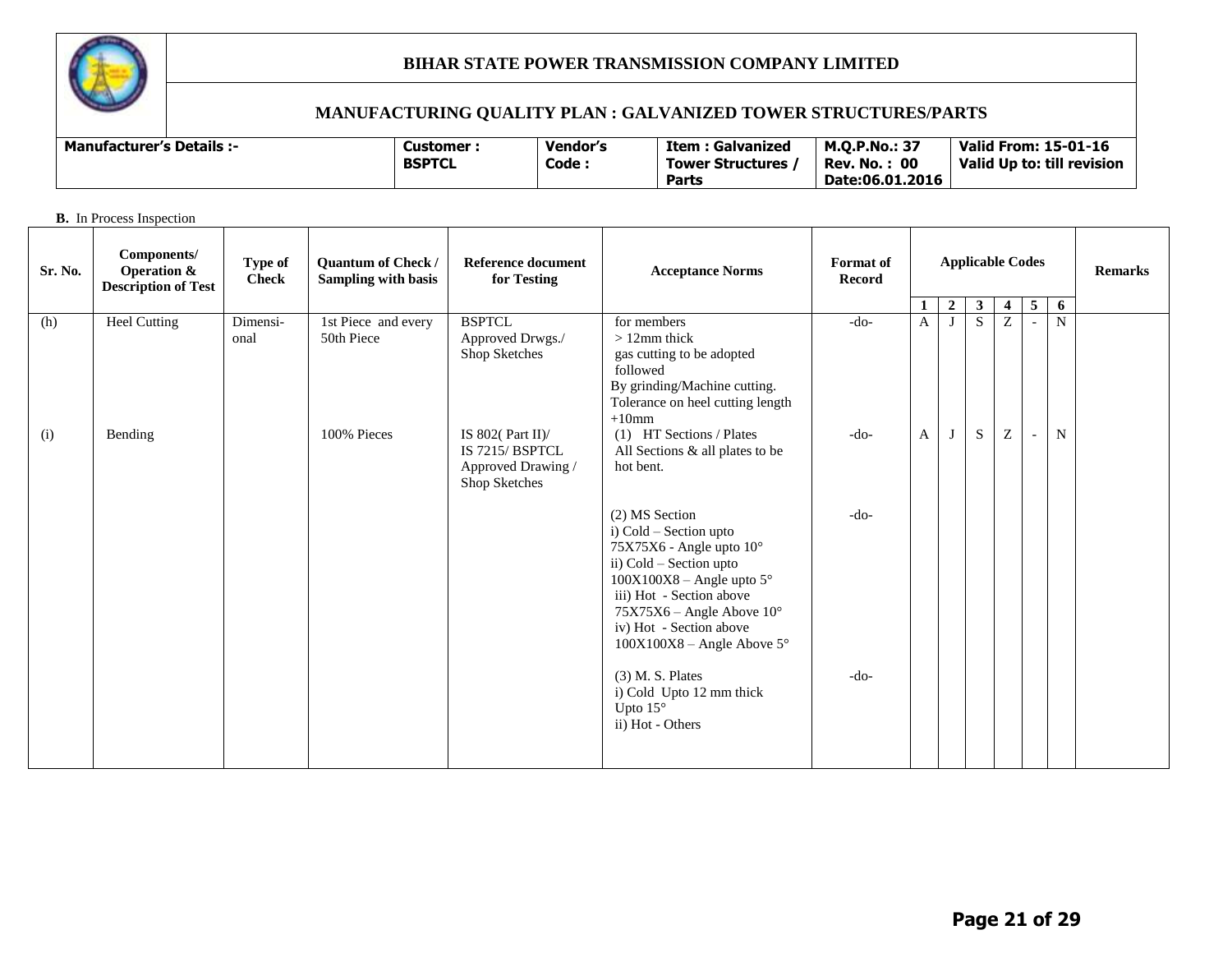

# **MANUFACTURING QUALITY PLAN : GALVANIZED TOWER STRUCTURES/PARTS**

| <b>Manufacturer's Details :-</b> | Customer      | Vendor's | Item : Galvanized       | <b>M.O.P.No.: 37</b>          | Valid From: 15-01-16       |
|----------------------------------|---------------|----------|-------------------------|-------------------------------|----------------------------|
|                                  | <b>BSPTCL</b> | Code :   | <b>Tower Structures</b> | : 00<br>$\cdot$ . No.<br>Rev. | Valid Up to: till revision |
|                                  |               |          | Parts                   | Date:06.01.2016               |                            |

#### **B.** In Process Inspection

| Sr. No. | Components/<br>Operation &<br><b>Description of Test</b>                                   | <b>Type of Check</b>                                                          | <b>Ouantum of</b><br>Check /<br><b>Sampling with</b><br>basis | <b>Reference document for Testing</b>                                                                                             | Acceptance<br><b>Norms</b> | <b>Format</b> of<br><b>Record</b> | <b>Applicable Codes</b> |                | <b>Remarks</b> |                |                          |             |                                                                     |
|---------|--------------------------------------------------------------------------------------------|-------------------------------------------------------------------------------|---------------------------------------------------------------|-----------------------------------------------------------------------------------------------------------------------------------|----------------------------|-----------------------------------|-------------------------|----------------|----------------|----------------|--------------------------|-------------|---------------------------------------------------------------------|
|         |                                                                                            |                                                                               |                                                               |                                                                                                                                   |                            |                                   | 1                       | $\overline{2}$ | $\mathbf{3}$   | $\overline{4}$ | $\overline{5}$           | 6           |                                                                     |
| (i)     | Welding                                                                                    | (a) WPS<br>Approval<br>(Welding<br>procedure<br>specification)                |                                                               | As per BSPTCL Technical<br>specn./approved<br>Drg./BSPTCL approved Welding<br>procedure & Welder's qualification                  |                            | $-do-$                            |                         |                |                |                |                          |             | WPS approval<br>by BSPTCL                                           |
|         |                                                                                            | (b) PQR/WQR<br>Approval<br>(Procedure)<br>/Welder<br>qualification<br>record) |                                                               |                                                                                                                                   |                            |                                   | A                       | J              | U              | Y              | $\overline{\phantom{a}}$ | $\mathbf N$ | Dispatch<br>Instructions at<br>black stage for<br>welded<br>members |
|         | Welding                                                                                    | $(1)$ DP Test<br>(2) Dimensional<br>& visual for<br>welded tower<br>parts     | <b>Random Basis</b>                                           | $-$ do $-$                                                                                                                        |                            | $-do-$                            | A                       | $\mathbf{J}$   | U              | Z              | $\overline{\phantom{a}}$ | N           | Dispatch<br>Instructions                                            |
| (k)     | Final Inspection of<br><b>Fabricated Parts</b>                                             |                                                                               | Random Basis                                                  | All parameters from (a) to $(i)$<br>above are checked and record<br>maintained before releasing the<br>materials for galvanizing. |                            | $-do-$                            | A                       |                | S              | Z              | $\overline{\phantom{a}}$ | $\mathbf N$ |                                                                     |
| (1)     | Foundation<br><b>Bolts</b><br>i) Cutting &<br>Shearing<br>ii) Chamfering<br>iii) Threading | Physical                                                                      | $1st$ piece &<br>every 50 <sup>th</sup><br>piece              | IS 802/BSPTCL technical<br>spec./approved drawing                                                                                 |                            | <b>BSPTCL</b><br><b>REPORT</b>    | A                       | J              | S              | Z              |                          | N           |                                                                     |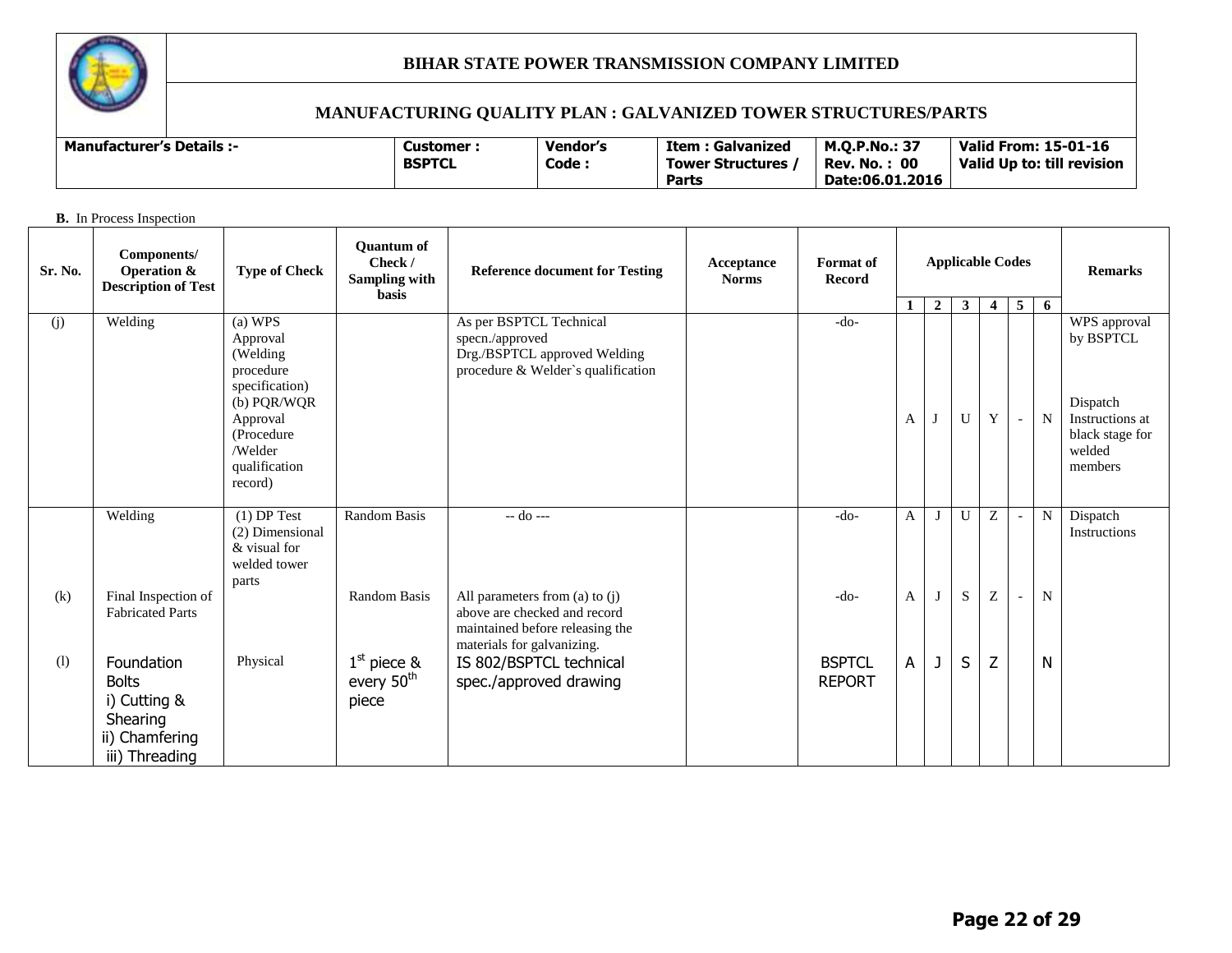

# **MANUFACTURING QUALITY PLAN : GALVANIZED TOWER STRUCTURES/PARTS**

| <b>Manufacturer's Details:-</b> | Customer      | <b>Vendor's</b> | <b>Item: Galvanized</b> | <b>M.O.P.No.: 37</b> | Valid From: 15-01-16       |
|---------------------------------|---------------|-----------------|-------------------------|----------------------|----------------------------|
|                                 | <b>BSPTCL</b> | Code:           | Tower Structures        | : 00<br>Rev. No.     | Valid Up to: till revision |
|                                 |               |                 | Parts                   | Date:06.01.2016      |                            |

**B.** In Process Inspection

| Sr. No. | <b>Components/ Operation &amp;</b><br><b>Description of Test</b> | Type of<br><b>Check</b> | <b>Quantum of</b><br><b>Check / Sampling</b><br>with basis | Reference<br>document for<br><b>Testing</b> | Acceptance<br><b>Norms</b>                                                            | <b>Format</b> of<br>Record | <b>Applicable Codes</b> |   |    |   |                | <b>Remarks</b> |  |
|---------|------------------------------------------------------------------|-------------------------|------------------------------------------------------------|---------------------------------------------|---------------------------------------------------------------------------------------|----------------------------|-------------------------|---|----|---|----------------|----------------|--|
|         |                                                                  |                         |                                                            |                                             |                                                                                       |                            |                         | 2 | 3  | 4 | 5 <sup>5</sup> | -6             |  |
| 3.0     | <b>GALVANIZING</b><br>(Surface Preparation Procedure)            |                         |                                                            |                                             |                                                                                       |                            |                         |   |    |   |                |                |  |
| 3.1     | <b>Degreasing</b>                                                | Chemical                | One sample<br>daily                                        | IS 2629                                     | Manufacturer's<br>plant standard/IS                                                   | $-do-$                     | $\mathbf{A}$            | J | S. | Z |                | N              |  |
| 3.2     | <b>Pickling</b>                                                  | Chemical                | One sample<br>daily                                        | IS 2629                                     | Manufacturer's<br>plant standard/IS<br>Iron contents 100<br>to 120 gram/litre.<br>Max | $-do-$                     | $\mathbf{A}$            | J | S. | Z |                | N              |  |
| 3.3     | <b>Rinsing</b>                                                   | Chemical                | One sample<br>daily                                        | IS 2629                                     | Manufacturer's<br>plant standard/IS                                                   | $-do-$                     | $\mathbf{A}$            | J | S. | Z |                | N              |  |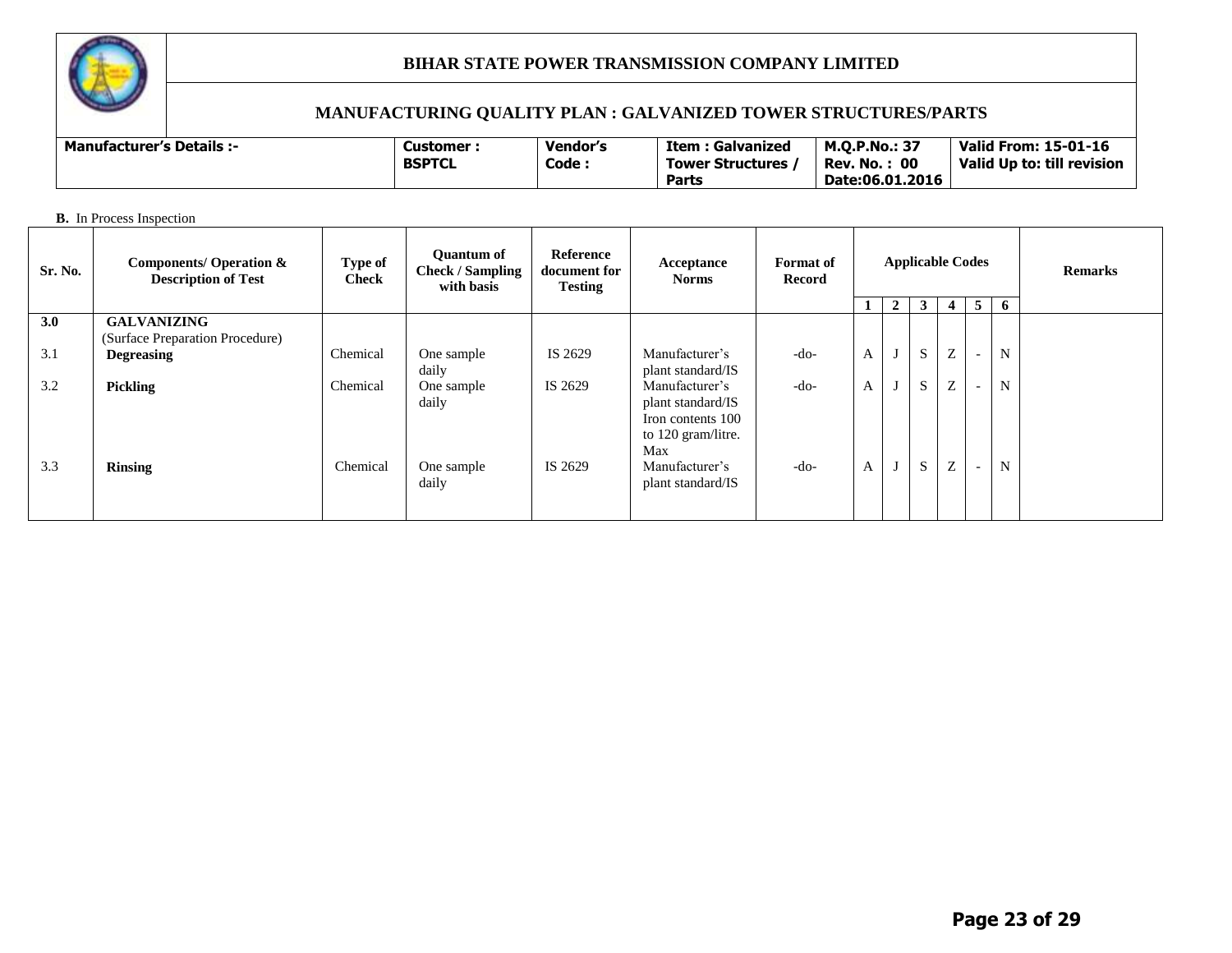

**B.** In Process Inspection

# **BIHAR STATE POWER TRANSMISSION COMPANY LIMITED**

| <b>Manufacturer's Details :-</b> | C <b>ustomer</b> · | <b>Vendor's</b> | Item : Galvanized | <b>M.O.P.No.: 37</b> | Valid From: 15-01-16       |
|----------------------------------|--------------------|-----------------|-------------------|----------------------|----------------------------|
|                                  | <b>BSPTCL</b>      | Code:           | Tower Structures  | : 00<br>Rev. No.     | Valid Up to: till revision |
|                                  |                    |                 | Parts             | Date:06.01.2016      |                            |

| Sr. No. | <b>Components/ Operation &amp; Description of</b><br><b>Test</b>                                                                             | Type of<br><b>Check</b> | <b>Quantum of</b><br>Check /<br><b>Sampling with</b><br><b>basis</b> | Reference<br>document for<br><b>Testing</b> | <b>Acceptance Norms</b> |        | <b>Applicable Codes</b> |                |              |                                                       |                          |             | <b>Remarks</b> |
|---------|----------------------------------------------------------------------------------------------------------------------------------------------|-------------------------|----------------------------------------------------------------------|---------------------------------------------|-------------------------|--------|-------------------------|----------------|--------------|-------------------------------------------------------|--------------------------|-------------|----------------|
|         |                                                                                                                                              |                         |                                                                      |                                             |                         |        | 1                       | $\overline{2}$ | $\mathbf{3}$ | $\overline{\mathbf{4}}$                               | $5\phantom{.0}$          | 6           |                |
| 3.4     | <b>Pre Fluxing</b>                                                                                                                           | Chemical                | One sample<br>daily                                                  | IS 2629                                     | IS 2629                 | $-do-$ | $\mathbf{A}$            | J              | S            | Z                                                     | $\sim$                   | $\mathbf N$ |                |
| 3.5     | <b>Pre-heating</b>                                                                                                                           | Measure-<br>ment        | One check<br>per day                                                 | IS 2629                                     | IS 2629                 | $-do-$ | A                       | J              | S            | Z                                                     | $\sim$                   | ${\bf N}$   |                |
| 3.6     | <b>Dipping</b><br>After drying is over the material is dipped in<br>molten zinc. Following parameters are controlled                         |                         |                                                                      |                                             |                         | $-do-$ | $\mathbf{A}$            | J              | S            | $\rm{Z}$                                              | $\overline{\phantom{a}}$ | ${\bf N}$   |                |
|         | a) Zinc bath temperature<br>Recording is done by graphical manner OR<br>sensors with digital display                                         |                         | Hourly check                                                         | IS 2629                                     | 450+/-10 $^{\circ}$ C.  | $-do-$ | $\mathbf{A}$            | J              | ${\bf S}$    | Z                                                     | $\overline{\phantom{a}}$ | ${\bf N}$   |                |
|         | b) Immersion $\&$<br>Withdrawal time.<br>Degree of immersion and withdrawal time is<br>decided based on thickness and length of<br>material. |                         |                                                                      | IS 2629                                     | IS 2629                 | $-do-$ | $\mathbf{A}$            | J              | ${\bf S}$    | $\mathbf{Z}% ^{T}=\mathbf{Z}^{T}\times\mathbf{Z}^{T}$ | $\sim$                   | ${\bf N}$   |                |
| 3.7     | <b>Quenching in Running Water:</b><br>After dipping the material is quenched in running<br>water                                             |                         |                                                                      | IS 2629                                     | IS 2629                 | $-do-$ | $\mathbf{A}$            | J              | S            | Z                                                     | $\sim$                   | $\mathbf N$ |                |
| 3.8     | Dichromating:<br>After quenching, material is dipped in sodium<br>dichromatic solution to avoid the white rust.<br>(Proprietary Chemicals.)  |                         | One Sample<br>daily                                                  | IS 2629                                     | IS 2629                 | $-do-$ | $\mathbf{A}$            | J              | S            | Z                                                     | $\sim$                   | $\mathbf N$ |                |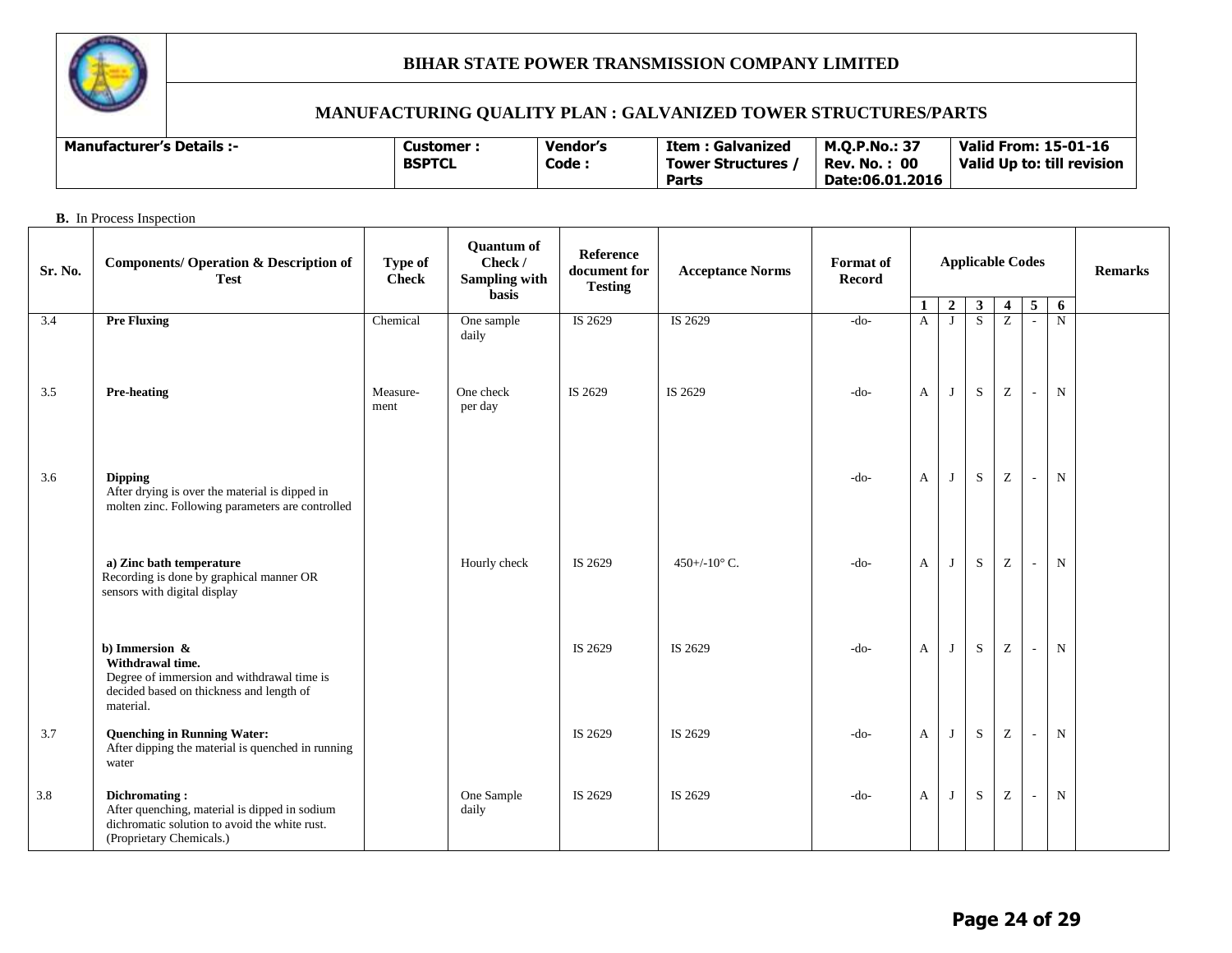

# **MANUFACTURING QUALITY PLAN : GALVANIZED TOWER STRUCTURES/PARTS**

| <b>Manufacturer's Details :-</b> | Customer :    | Vendor's                        | <b>Item: Galvanized</b> | <b>M.O.P.No.: 37</b> | <b>Valid From: 15-01-16</b> |
|----------------------------------|---------------|---------------------------------|-------------------------|----------------------|-----------------------------|
|                                  | <b>BSPTCL</b> | Code<br><b>Tower Structures</b> |                         | : 00<br>Rev. No.     | Valid Up to: till revision  |
|                                  |               |                                 | Parts                   | Date:06.01.2016      |                             |
|                                  |               |                                 |                         |                      |                             |

**B.** In Process Inspection

| Sr. No.    | Components/<br><b>Operation &amp;</b><br><b>Description of Test</b> | <b>Type of Check</b>          | <b>Ouantum of</b><br>Check /<br><b>Sampling</b><br>with basis | <b>Reference</b><br>document for<br><b>Testing</b> | <b>Acceptance Norms</b>                                                                                                                                                                                           | <b>Format</b> of<br>Record |   | <b>Applicable Codes</b> | <b>Remarks</b> |   |                          |             |                                                                                                         |
|------------|---------------------------------------------------------------------|-------------------------------|---------------------------------------------------------------|----------------------------------------------------|-------------------------------------------------------------------------------------------------------------------------------------------------------------------------------------------------------------------|----------------------------|---|-------------------------|----------------|---|--------------------------|-------------|---------------------------------------------------------------------------------------------------------|
|            |                                                                     |                               |                                                               |                                                    |                                                                                                                                                                                                                   |                            | 1 | $\overline{2}$          | $\mathbf{3}$   | 4 | 5                        | 6           |                                                                                                         |
| 4.0<br>(a) | Galvanizing<br>Checking<br>Visual Checking                          | Visual                        | 100%                                                          | IS 2629                                            | Surface to be free from defects like bare /                                                                                                                                                                       | $-do-$                     | A | $\bf{I}$                | S              | Z | $\blacksquare$           | $\mathbf N$ |                                                                                                         |
|            |                                                                     |                               |                                                               |                                                    | black spots, (except when small and<br>suitable for patching) heavy ash & flux<br>inclusions, lumps, pimples, runs etc                                                                                            |                            |   |                         |                |   |                          |             |                                                                                                         |
| (b)        | Thickness of<br>Zinc coating                                        | Measurement                   | 8 samples /<br>shift                                          | IS 4759                                            | The minimum average zinc coating for all<br>section shall be 87 microns for thickness $\geq$<br>5 mm & 65 microns for thickness $<$ 5 mm<br>and for plates                                                        | $-do-$                     | A |                         | S              | Z | $\sim$                   | N           | *For marine<br>mentioned<br>in BPS,<br>$>5$ mm=127<br>micron,<br>$\leq$ 5mm &<br>$plate = 87$<br>micron |
| (c)        | Weight of Zinc<br>coating                                           | Measurement                   | 3 samples /<br>shift                                          | IS 4759 / IS<br>6745                               | (a) For thickness below 5mm, but not less<br>then 2 mm and for plates- Average Mass of<br>Coating -460gm/m <sup>2</sup><br>(b) For thickness 5mm $\&$ above - Average<br>Mass of Coating $-610$ gm/m <sup>2</sup> | $-do-$                     | A |                         | $\mathbf S$    | Z | $\overline{\phantom{a}}$ | ${\bf N}$   | $*For$<br>marine.<br>$\geq$ 5mm=900<br>$gm/m2$ ,<br>$\leq$ 5mm &<br>plate=610<br>gm/m <sup>2</sup>      |
| (d)        | Uniformity<br>of Zinc coating                                       | Measurement                   | 3 samples /<br>shift                                          | IS 2633                                            | Material to withstand<br>4 dips of one minute each without showing<br>signs of copper deposits                                                                                                                    | $-do-$                     | A |                         | S              | Z | $\sim$                   | ${\bf N}$   |                                                                                                         |
| (e)        | Adhesion Tests of<br>Zinc coating                                   | Pivoted<br><b>Hammer Test</b> | 3 samples /<br>shift                                          | IS 2629                                            | No removal or lifting of coating in areas<br>between hammer impressions                                                                                                                                           | $-do-$                     | A |                         | $\mathbf S$    | Z | $\overline{\phantom{a}}$ | $\mathbf N$ |                                                                                                         |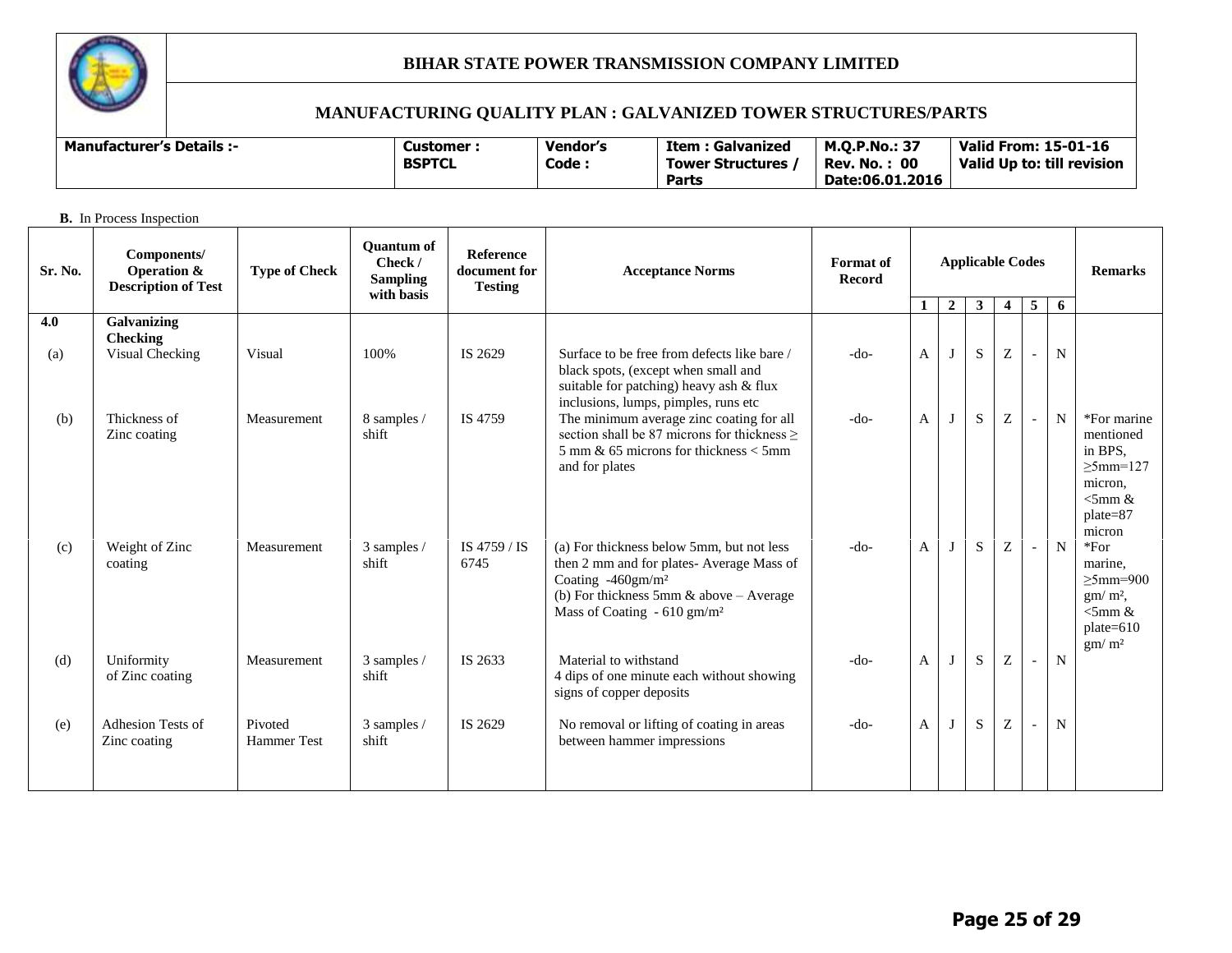

| <b>Manufacturer's Details :-</b> | Customer      | Vendor's | Item : Galvanized       | <b>M.O.P.No.: 37</b> | Valid From: 15-01-16       |
|----------------------------------|---------------|----------|-------------------------|----------------------|----------------------------|
|                                  | <b>BSPTCL</b> | Code:    | <b>Tower Structures</b> | : 00<br>Rev. No.     | Valid Up to: till revision |
|                                  |               |          | Parts                   | Date:06.01.2016      |                            |

| C. Final Inspection & Testing |                                                                                                                                                                                     |                                                                                                        |                                                                  |                                                                        |                                                                                                                                             |                |              |                                |                  |                                                       |              |                |                          |
|-------------------------------|-------------------------------------------------------------------------------------------------------------------------------------------------------------------------------------|--------------------------------------------------------------------------------------------------------|------------------------------------------------------------------|------------------------------------------------------------------------|---------------------------------------------------------------------------------------------------------------------------------------------|----------------|--------------|--------------------------------|------------------|-------------------------------------------------------|--------------|----------------|--------------------------|
| Sr.<br>No.                    | <b>Components/ Operation</b><br>& Description of Test                                                                                                                               | <b>Type of Check</b>                                                                                   | <b>Ouantum of</b><br><b>Check / Sampling</b><br>with basis       | Reference document for<br><b>Testing</b>                               | <b>Applicable Codes</b><br>Format<br><b>Acceptance Norms</b><br>of Record<br>$5^{\circ}$<br>$\overline{2}$<br>$\overline{4}$<br>$\mathbf 1$ |                |              |                                |                  |                                                       |              | <b>Remarks</b> |                          |
| 5.0                           | <b>FINAL INSPECTION &amp;</b><br><b>TESTING</b><br>(Inspection Engineer to<br>Check/ensure compliance<br>to notes/General<br>Requirements given on<br>Notes of MQP.                 |                                                                                                        |                                                                  |                                                                        |                                                                                                                                             |                |              |                                | $3^{\circ}$      |                                                       |              | 6              |                          |
| (a)                           | VISUAL &<br><b>DIMENSIONAL</b><br><b>INSPECTION</b><br>For Fabrication (as per<br>approved dwg.) &<br>Galvanizing                                                                   | Visual & Measurement                                                                                   | One sample for<br>Every 50 MT/<br>section/Lot or part<br>thereof | Please refer<br>Sr. No 2(a)<br>to $2(i)$<br>& Cl. No.<br>4.3(a)        | Please refer<br>Sr. No 2(a)<br>to $2(j)$<br>& Cl. No.<br>4.3(a)                                                                             | Test<br>Report | A            | J                              | $\mathbf U$      | Z                                                     |              | $\mathbf Y$    | Dispatch<br>Instructions |
| (b)                           | <b>MECHANICAL</b><br><b>PROPERTIES</b>                                                                                                                                              | (i) UTS Test<br>(ii) Yield Stress Test<br>(iii) Percentage<br><b>Elongation Test</b><br>(iv) Bend Test | One sample for<br>Every 50 MT/<br>section/Lot or part<br>thereof | Please Refer (for test<br>values) Sr. No.<br>$1.1.1(a)$ , (b) (c), (d) | Please Refer (for<br>test values) Sr. No.<br>$1.1.1(a)$ , (b) (c),<br>(d)                                                                   | Test<br>Report | $\mathbf{A}$ |                                | U                | Z                                                     | $\mathbb{L}$ | Y              | Dispatch<br>Instructions |
| (c)                           | <b>Chemical Properties</b><br>(only applicable for black<br>angle sections procured<br>from primary sources<br>without stage Dispatch<br>Instructions by BSPTCL at<br>source place) | Spectro Analysis                                                                                       | $-do-$                                                           | IS 2062:2011                                                           | Chemistry needs to<br>be comparable with<br>TC of primary<br>sources approved<br>by BSPTCL                                                  | Test<br>Report | A<br>D       | $\mathbf{J}/% \mathbf{J}$<br>L | $\mathbf U$<br>V | $\mathbf{Z}% ^{T}=\mathbf{Z}^{T}\times\mathbf{Z}^{T}$ |              | Y              | Dispatch<br>Instructions |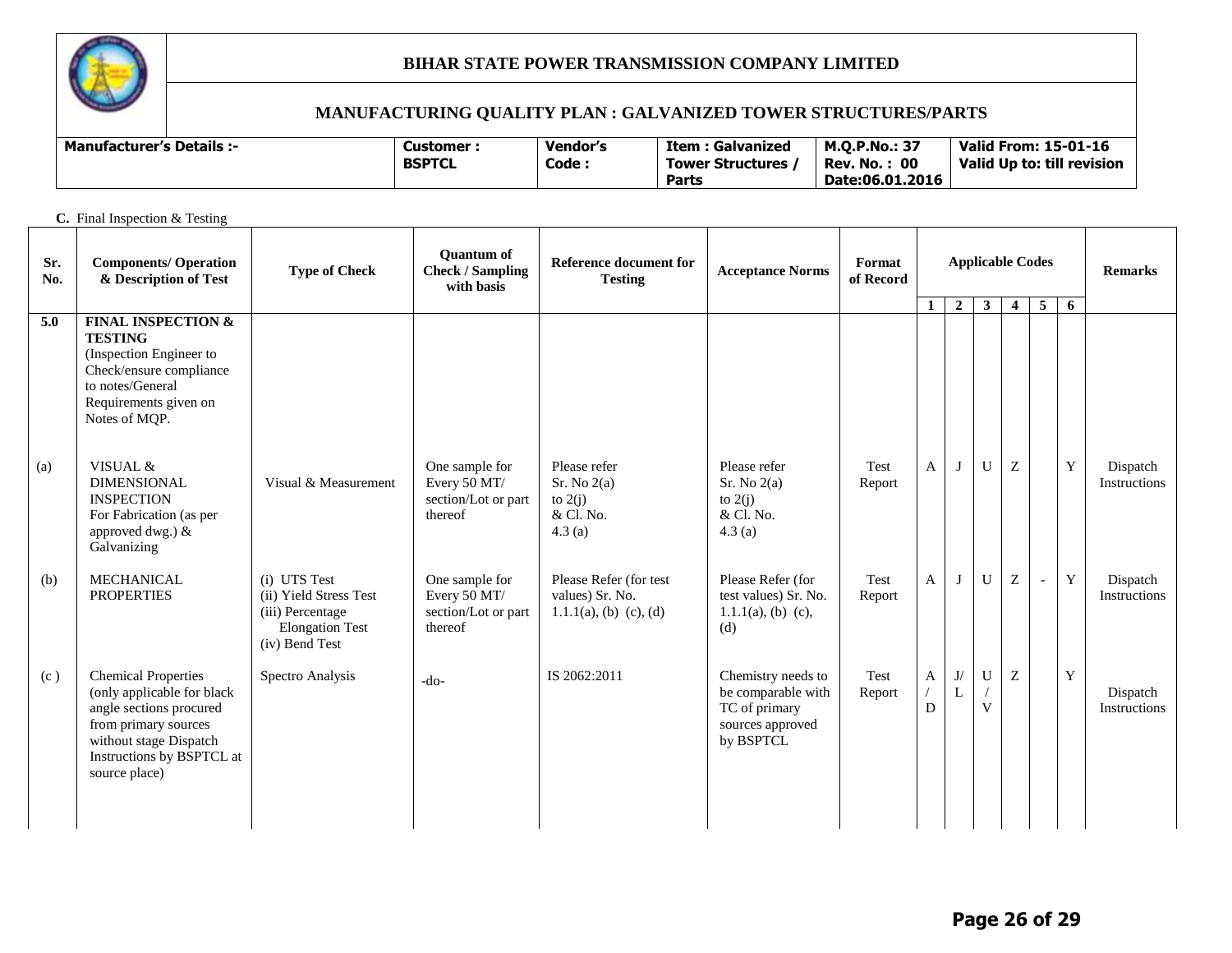

# **MANUFACTURING QUALITY PLAN : GALVANIZED TOWER STRUCTURES/PARTS**

| <b>Manufacturer's Details :-</b> | Customer<br><b>BSPTCL</b> | Vendor's<br>Code | Item : Galvanized<br>Tower Structures | M.O.P.No.: 37<br>: 00<br>Rev. No. | <b>Valid From: 15-01-16</b><br>Valid Up to: till revision |
|----------------------------------|---------------------------|------------------|---------------------------------------|-----------------------------------|-----------------------------------------------------------|
|                                  |                           |                  | Parts                                 | Date:06.01.2016                   |                                                           |

**C.** Final Inspection & Testing

| Sr. No. | Components/<br><b>Operation &amp;</b><br><b>Description of Test</b> | <b>Type of Check</b>                                                                                                                     | <b>Quantum of</b><br>Check /<br><b>Sampling</b><br>with basis       | Reference<br>document for<br><b>Testing</b> | Acceptance<br><b>Norms</b>                                                                    | <b>Format</b> of<br><b>Record</b>                    | <b>Applicable Codes</b> |                  |                |                         |                 |   |                                                                                                                                                                                                                                                                                                                                                                                        |  |
|---------|---------------------------------------------------------------------|------------------------------------------------------------------------------------------------------------------------------------------|---------------------------------------------------------------------|---------------------------------------------|-----------------------------------------------------------------------------------------------|------------------------------------------------------|-------------------------|------------------|----------------|-------------------------|-----------------|---|----------------------------------------------------------------------------------------------------------------------------------------------------------------------------------------------------------------------------------------------------------------------------------------------------------------------------------------------------------------------------------------|--|
|         |                                                                     |                                                                                                                                          |                                                                     |                                             |                                                                                               |                                                      | 1                       | $\boldsymbol{2}$ | 3 <sup>7</sup> | $\overline{\mathbf{4}}$ | $5\phantom{.0}$ | 6 |                                                                                                                                                                                                                                                                                                                                                                                        |  |
| (c)     | <b>GALVANIZING</b><br><b>TESTS</b>                                  | i) Thickness of Zinc Coating<br>ii) Weight of Zinc Coating<br>iii) Uniformity of Zinc<br>Coating<br>iv) Adhesion Test of Zinc<br>Coating | One sample<br>for<br>Every 50 MT/<br>section<br>and part<br>thereof | IS 2629/IS<br>4759/IS<br>6745/IS 2633/      | Please refer Cl.<br>4.0                                                                       | <b>Test Report</b>                                   | $\overline{A}$          | $\mathbf{I}$     | $\overline{U}$ | Z                       | $\sim$          | Y | <b>Dispatch Instructions</b>                                                                                                                                                                                                                                                                                                                                                           |  |
|         | For Foundation bolt-<br>a) Dimensional test                         | Measurement                                                                                                                              | Sampling as<br>per IS<br>1367/2500                                  | <b>BSPTCL</b><br>Drawing                    | <b>BSPTCL</b><br>Drawing                                                                      | <b>Test Report</b>                                   | $\mathbf{A}$            | $\mathbf{J}$     | $\mathbf U$    | Z                       |                 | Y | <b>Dispatch Instructions</b>                                                                                                                                                                                                                                                                                                                                                           |  |
|         | b) Mechanical Test<br>UTS, Yield &<br>Elongation                    | Mechanical                                                                                                                               | 2 sample per<br>heat/cast/lot<br>of 100MT                           | As per IS<br>2062/SAE 1018                  | As per IS<br>2062/SAE 1018                                                                    |                                                      |                         |                  |                |                         |                 |   |                                                                                                                                                                                                                                                                                                                                                                                        |  |
|         | c)Chemical Test                                                     | Spectro Analysis                                                                                                                         | 2 sample<br>/heat/cast/lot<br>or part thereof                       | -do-                                        | Chemistry<br>needs to be<br>comparable<br>with raw<br>material<br>supplier TC                 | <b>TPL Report</b>                                    |                         |                  |                |                         |                 |   |                                                                                                                                                                                                                                                                                                                                                                                        |  |
| 6.0     | Packing, Storing,<br>Bundling and<br>Handling                       | 100 %                                                                                                                                    |                                                                     |                                             | IS802/BSPTCL<br>specn./Packing<br>list to be<br>submitted along<br>with dispatch<br>documents | Tower<br>manufacturer'<br>s Log<br>Book/Format<br>No |                         |                  |                |                         |                 |   | Pieces of light sections<br>to be wire bundled and<br>heavy sections to be<br>supplied loose. Stacking<br>have<br>$\mathbf{t}$<br>proper<br>ventilation and<br>kept<br>inclined.<br>Damage to<br>galvanization coating to<br>avoided<br>while<br>be<br>handling. to<br>ensure<br>sequential supplies and<br>other details<br>as<br>per<br><b>BSPTCL</b><br>technical<br>specification. |  |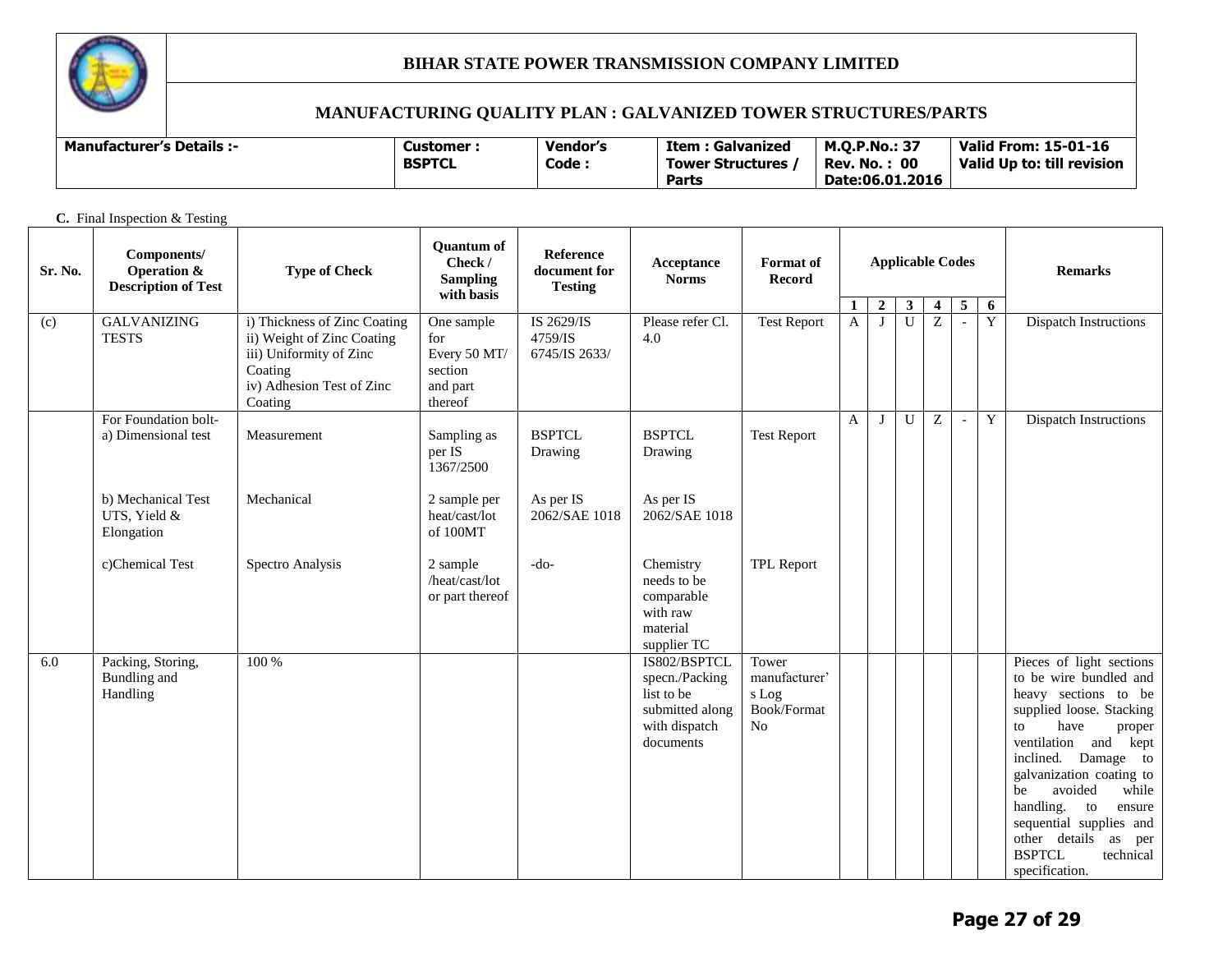

#### **MANUFACTURING QUALITY PLAN : GALVANIZED TOWER STRUCTURES/PARTS**

| <b>Manufacturer's Details :-</b> | Customer<br><b>BSPTCL</b> | <b>Vendor's</b><br>Code : | Item : Galvanized<br><b>Tower Structures</b> | <b>M.O.P.No.: 37</b><br>: 00<br>Rev. No. | <b>Valid From: 15-01-16</b><br>Valid Up to: till revision |
|----------------------------------|---------------------------|---------------------------|----------------------------------------------|------------------------------------------|-----------------------------------------------------------|
|                                  |                           |                           | Parts<br>Date:06.01.2016                     |                                          |                                                           |

#### **NOTES/GENERAL REQUIREMENTS TO BE CHECKED/ENSURED**

- (1) The manufacturer if purchasing the steel sections directly from the re-rollers, the BSPTCL approved re-roller MQP to be ensured.
- (2) Nuts & Bolts and Step Bolts & Nuts & other bought out items to be procured from BSPTCL approved sources and inspection at sub-vendor's works.
- (3) Welding procedure and Welder's performance qualification approval by BSPTCL is required in case welding is involved at any stage of fabrication/erection.
- (4) All bent pieces shall be checked at the process of bending by a bend gauge made as per bend ratio/degree shown in the sketch of the item/mark no. On the stand one piece is thoroughly checked with bend gauge and all other pieces are checked by comparison method and pieces are cleared for further process. If the holes are to be made near the bend line the same shall be done after bending.
- (5) The sample pieces consumed in a testing shall be replenished by the manufacturer at the time of dispatch. If the offered material meets the quality requirements, Dispatch Instructions shall be issued for total quantity offered without deducting the weight of materials consumed in testing.
- (6) BSPTCL Specification means BSPTCL Technical Specification, Approved Drawing, Approved Technical data sheet and LOA provisions applicable for the specific contract.
- **(7) Grades of steel used and the standards to which they conform shall be as approved by BSPTCL Engineering for the specific contract and shall be indicated in approved Drawings/ BOM/offer list at the time of inspection.**
- (8) Steel plates below 6 mm used for packing plates/Packing washers shall be as per BSPTCL specification/ approved drawings BSPTCL, Produced as per IS 1079 1994 (Grade-O) are also acceptable however if below 6 mm thickness plates are used as load bearing plates viz. gusset plates, Joint splices etc. same shall confirm to IS 2062 or equivalent standard.
- (10) The manufacturer shall maintain proper co-relation of test certificate with respect to the material from raw material stage to finished material stage (whether procured from main producer or BSPTCL approved re-rollers)
- (11) The manufacturer shall strip off galvanizing of rejected material before re-galvanizing in case rejection is due to galvanizing defects.
- (12) The manufacturer shall dispose off entire section rejected in physical testing by gas cutting or by machine cutting from any end of rejected mark number.
- (13) In case of any contradiction between Technical Specification / Approved Drawing and MQP, the details mentioned in the Technical Specification / Approved Drawing shall be final.
- (14) The manufacturer should progressively align their Quality System and sub-vendors Quality System to the requirements of ISO 9000 series Quality Standards and in due course of time should get their quality system certified to ISO 9001.
- (15) The manufacturer to ensure that all measuring & testing equipments is having valid calibration certificate issued by NABL accredited testing agency only.